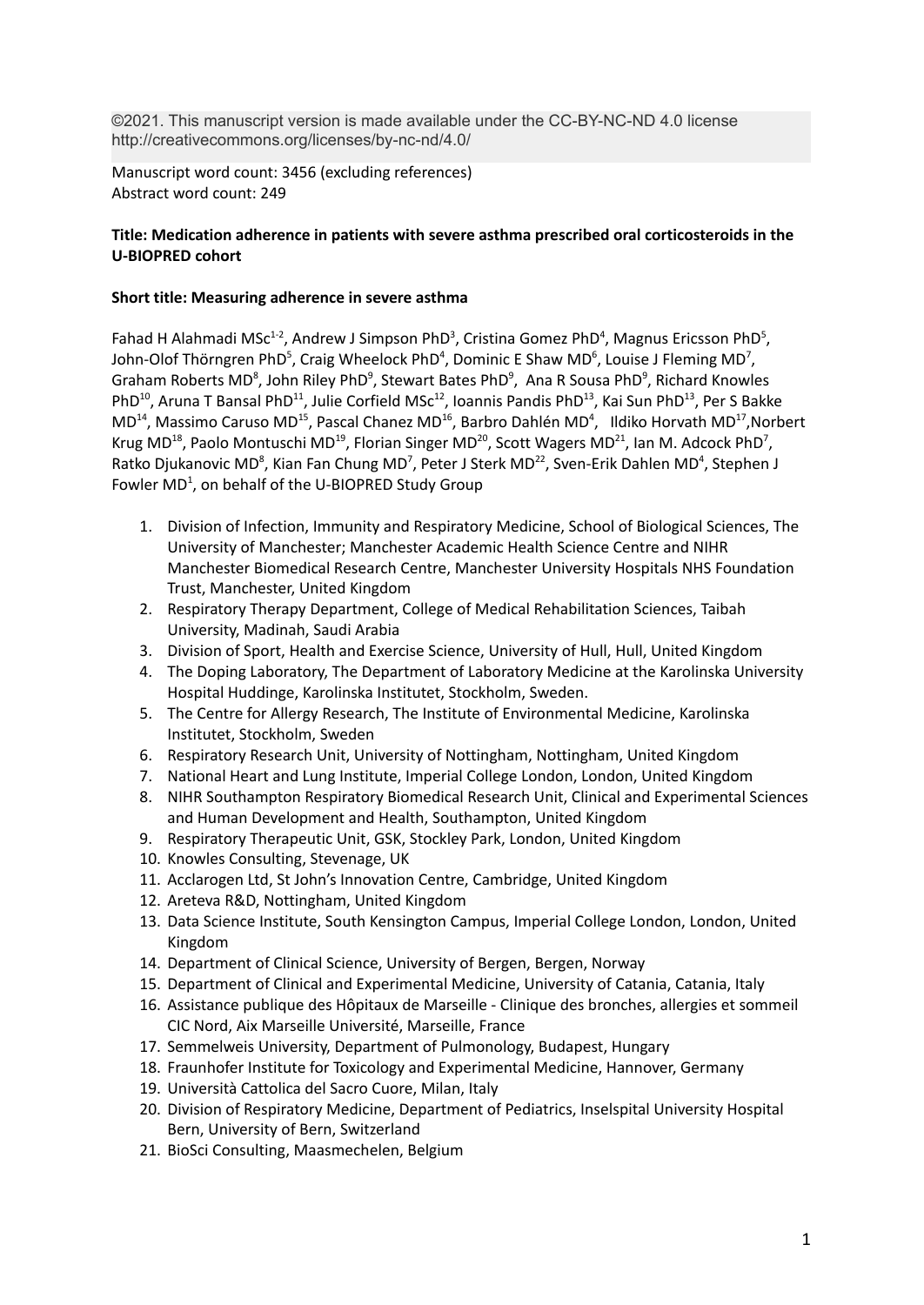22. Dept of Respiratory Medicine, Amsterdam UMC, University of Amsterdam, Amsterdam, The **Netherlands** 

# **Corresponding author:**

Stephen Fowler, Division of Infection, Immunity and Respiratory Medicine, School of Biological Sciences, The University of Manchester; and Manchester University Hospitals NHS Foundation Trust, Wythenshawe Hospital, Manchester, M23 9LT United Kingdom E-mail: stephen.fowler@manchester.ac.uk Tel: +44 161 291 5864

**Conflicts of Interest:** D. E. Shaw received speaker and advisory board fees from GSK, Novartis and AZ, and travel grants from AZ and Novartis. L. J. Fleming receives grant from Asthma UK and fees for expert consultation from Boehringer-Ingelheim, Astra Zeneca GSK, Sanofi, Respiri and Novartis. G. Roberts received grants from University of Southampton. J. Riley and S. Bates works for and owns shares in GlaxoSmithKline. M. Caruso receives grant from Innovative Medicines Initiative (IMI). P. Chanez receives grants and fees from Almirall, BI, ALK, GSK, AstraZeneca, Novartis, Teva and Chiesi. B. Dahlén receives fees for advisory board membership from Teva, GSK, Sanofi and payments for lectures from AstraZeneca. I. Horvath reports personal fees from AstraZeneca, \GSK, CSL, Chiesi, Boehringer Ingelheim, Berlin-Chemie, Roche and MSD. F. Singer reports personal fees from Vertex and Novartis. I. M. Adcock receives grants from IMI. R. Djukanovic receives fees for lectures and consultation from Novartis and TEVA; and a co-founder and current consultant and has shares in Synairgen. K. F. Chung has received honoraria for participating in Advisory Board meetings of GSK, AZ, Novartis, Merck, BI and TEVA regarding treatments for asthma and chronic obstructive pulmonary disease and has also been renumerated for speaking engagements. P. J. Sterk receives grants from IMI. S. E. Dahlén receives grants from AZ, and fees from AZ, GSK, Merck, Novartis, Sanofi, Teva. S. J. Fowler receives grants from Boehringer Ingelheim and fees from AstraZeneca, Boehringer Ingelheim, Novartis, Teva and Chiesi. The rest of the authors declare that they have no relevant conflicts of interest.

**Funding information:** The research leading to these results has received support from the Innovative Medicines Initiative (IMI) Joint Undertaking, under grant agreement no. 115010, resources for which are composed of financial contribution from the European Union's Seventh Framework Programme (FP7/2007–2013) and kind contributions from companies in the European Federation of Pharmaceutical Industries and Associations (EFPIA) (www.imi.europa.eu).

Preliminary results from this study have been presented in abstract form at the European Respiratory Society: Alahmadi F, Simpson A, Gomez C, Wheelock C, Shaw D, Fleming L, et al. Measures of adherence in patients with severe asthma prescribed systemic steroids in the UBIOPRED cohort. European Respiratory Journal. 2018;52(suppl 62):PA3992.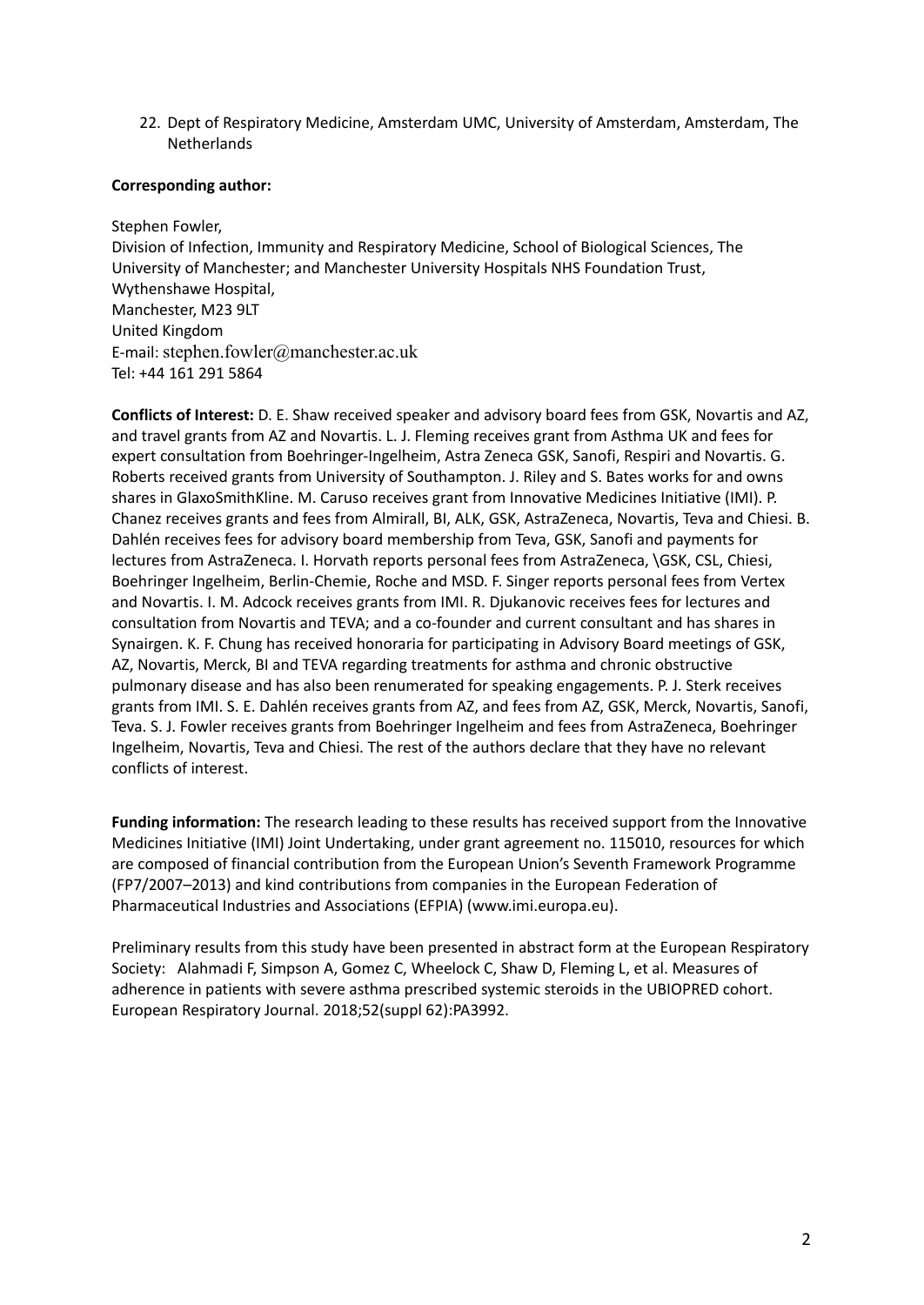### **ABSTRACT**

**Background:** Whilst estimates of sub-optimal adherence to oral corticosteroids in asthma range from 30 to 50%, no ideal method for measurement exists; the impact of poor adherence in severe asthma is likely to be particularly high.

**Research Questions:** 1. What is the prevalence of suboptimal adherence detected using self-reporting and direct measures? 2. Is suboptimal adherence associated with disease activity?

**Study Design and Methods**: Data were included from individuals with severe asthma taking part in the U-BIOPRED study prescribed daily oral corticosteroids. Participants completed the MARS, a five-item questionnaire used to grade adherence on a scale from 1 to 5, and provided a urine sample for analysis of prednisolone and metabolites by liquid-chromatography mass spectrometry.

**Results**: Data from 166 participants were included in this study, mean (SD) age 54.2 (11.9) years, FEV<sub>1</sub> 65.1 (20.5) % predicted, 58% female. 37% completing the MARS reported sub-optimal adherence, and 43% with urinary corticosteroid data did not have detectable prednisolone or metabolites in their urine. Good adherence by both methods was detected in 35% participants who had both performed; adherence detection did not match between methods in 53%. Self-reported high-adherers had better asthma control and quality of life, whereas directly-measured high-adherers had lower blood eosinophils.

**Interpretation**: Low adherence is a common problem in severe asthma, whether measured directly or self-reported. We report poor agreement between the two methods suggesting some disassociation between self-assessment of medication adherence and regular oral corticosteroid use, which suggests that each approach may provide complementary information in clinical practice.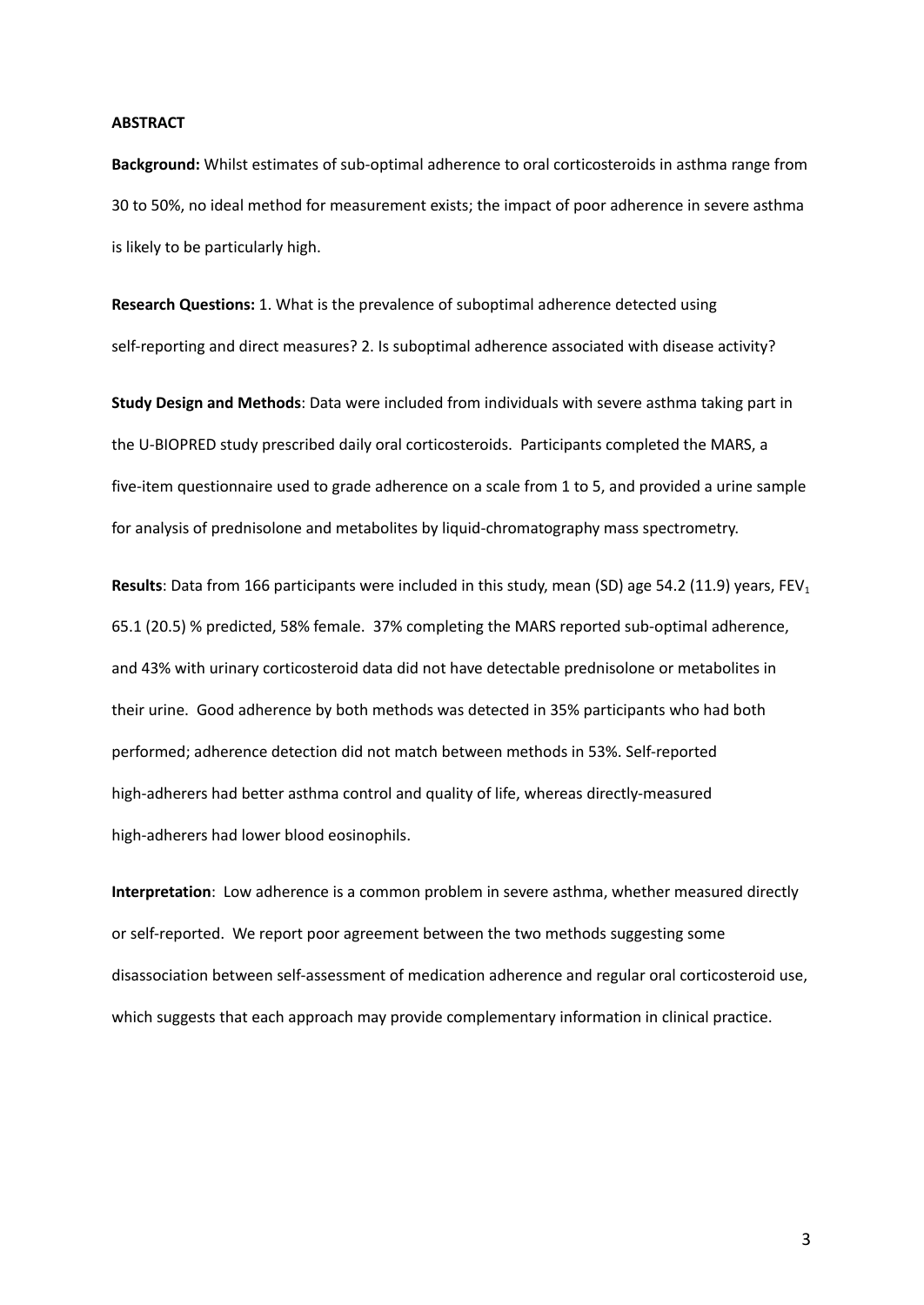# **KEYWORDS:** Asthma, Adherence, Urinary corticosteroids

## **ABBREVIATIONS:**

ACQ: Asthma Control Questionnaire AQLQ: Asthma Quality of Life Questionnaire  $FEV<sub>1</sub>$ : forced expiratory volume in first second FVC: forced vital capacity FeNO: fractional exhaled Nitric Oxide HADS: Hospital Anxiety and Depression Scale ICS: inhaled corticosteroids LC-HMRC: liquid chromatography coupled to high-resolution mass spectrometry LoD: limit of detection MARS: Medication Adherence Report Scale U-BIOPRED: Unbiased BIOmarkers for the Prediction of REspiratory Disease outcomes

# **TAKE-HOME POINTS**:

**Study Questions:** What is the prevalence of suboptimal adherence in severe asthma detected using self-reporting and direct measures, and is suboptimal adherence associated with disease activity?

**Results**: Good adherence by both methods was detected in 35% of participants; self-reported high-adherers had better asthma control and quality of life, whereas directly-measured high-adherers had lower blood eosinophils.

**Interpretation**: Poor adherence is common in severe asthma, and associated with worse outcomes.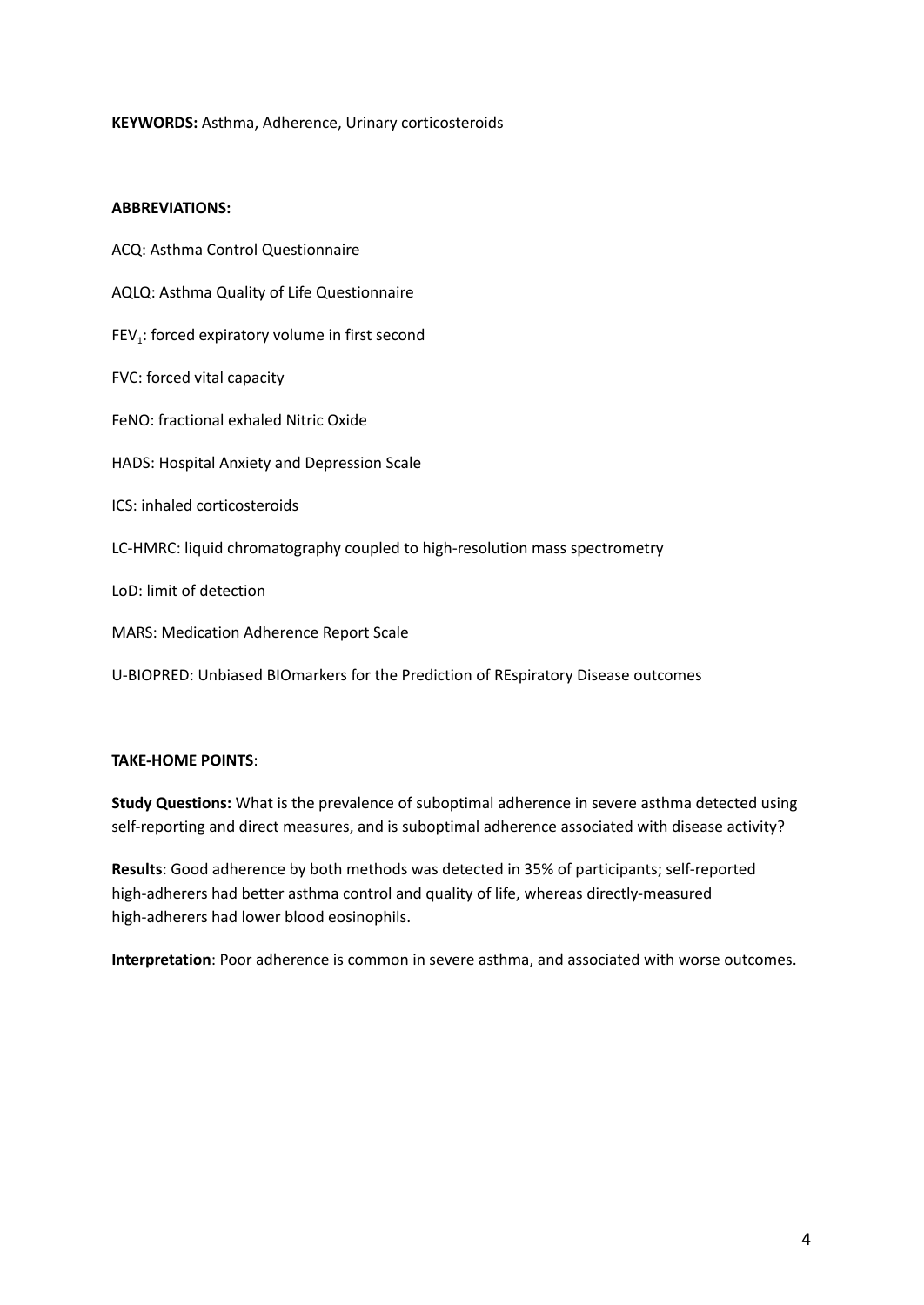Severe asthma is defined where the disease is not controlled despite treatment with high dose inhaled corticosteroids (ICS) plus second line therapies, or where treatment with systemic corticosteroids is required to bring about control <sup>1</sup>. It comprises up to 10% of the asthma population, but contributes disproportionately to the burden of disease in terms of morbidity, exacerbation rate, quality of life and healthcare costs  $^{2,3}$ . The diagnosis of severe asthma assumes that the prescribed medication is taken, and decisions leading to treatment escalation are often made on the basis of presumed inadequate benefit. This is despite the evidence that suboptimal adherence is known to be common, although the estimated prevalence varies widely<sup>4</sup>. Low levels of adherence are associated with poor symptom control, lung function, and increased exacerbation frequency, as well as high costs <sup>5-7</sup>.

Adherence is defined by the World Health Organization as "'the degree to which the person's behaviour corresponds with the agreed recommendations from a health care provider" <sup>8</sup>. Measuring adherence to medication in asthma is challenging. Prescription refill-rates can be used to determine whether an appropriate number of inhalers have been collected, but do not indicate whether the medication has been taken, and are not available to treating clinicians in many healthcare systems  $9$ . Self-reported adherence, through questionnaires such as the Medication Adherence Report Scale (MARS), rely on accurate patient recall and reporting <sup>10</sup>. Electronic inhaler monitoring devices are being developed and used in research <sup>11</sup>, (and becoming available for clinical use in some healthcare systems), but few record inhalation as well as actuation <sup>12</sup>. Direct measures of adherence such as detection of drug in biological samples are not widely available or validated <sup>13,14-</sup>, although recently Mansur and colleagues have shown potential utility of serum prednisolone detection as a marker of adherence in severe asthma <sup>15</sup>.

The Unbiased BIOmarkers for the Prediction of Respiratory Disease Outcomes (U-BIOPRED) project is a collaboration between public and private sectors, which aims to identify new phenotypes and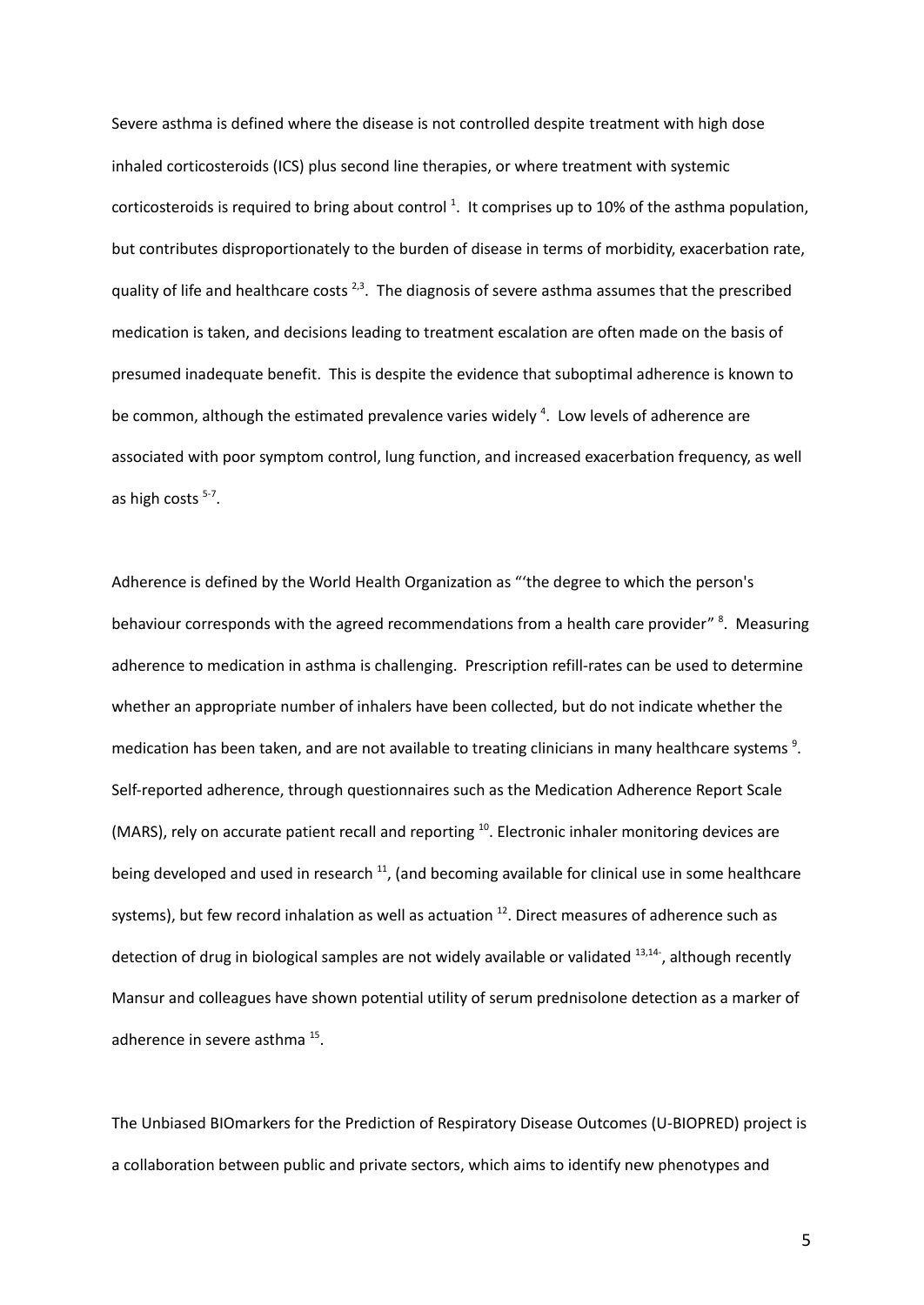targets in patients with severe asthma who are often prescribed systemic corticosteroids <sup>16</sup>. During the baseline visit, we collected urine samples for measurement of corticosteroids and metabolites, and also asked participants to fill the MARS adherence questionnaire. In the present study we aimed to investigate: 1. the prevalence of poor adherence in adult participants prescribed daily oral corticosteroids by each of these methods; 2. the performance of the MARS questionnaire in predicting adherence by urinary corticosteroids detection; and 3. the clinical characteristics of adherent and non-adherent participants identified by each method.

### **STUDY DESIGN AND METHODS**

### **Study Design and Participants**

This study used the cross-sectional data from the U-BIOPRED cohort <sup>16</sup>. We included adults with severe asthma participating in the baseline visit of the study, who were currently prescribed daily oral corticosteroids. Severe asthma was defined where patients had uncontrolled symptoms and/or frequent exacerbations despite high intensity asthma treatment (at least 1000 mcg/day fluticasone or equivalent)<sup>17</sup>. The inclusion criteria stated that adherence should be assessed prior to inclusion in the study, but there was no explicit requirement to exclude patients who were poorly adherent. Patients were not asked to withhold prednisolone and were not told that it specifically would be measured. As it is usual practice to prescribe prednisolone to be taken in the morning, then we would expect samples to have been taken within 8-10 hours of dosing.

Asthma Control Questionnaire (ACQ), Asthma Quality of Life Questionnaire (AQLQ) and Hospital Anxiety and Depression Scale (HADS) were administered, and participants underwent measurement of spirometry and fractional exhaled nitric oxide (FeNO) test at 50ml/sec. Sputum was induced using hypertonic saline inhaled via ultrasonic nebulizer and analysed by a standard protocol to measure the differential cell count <sup>18</sup>. Venous blood samples were analysed for differential white cell count.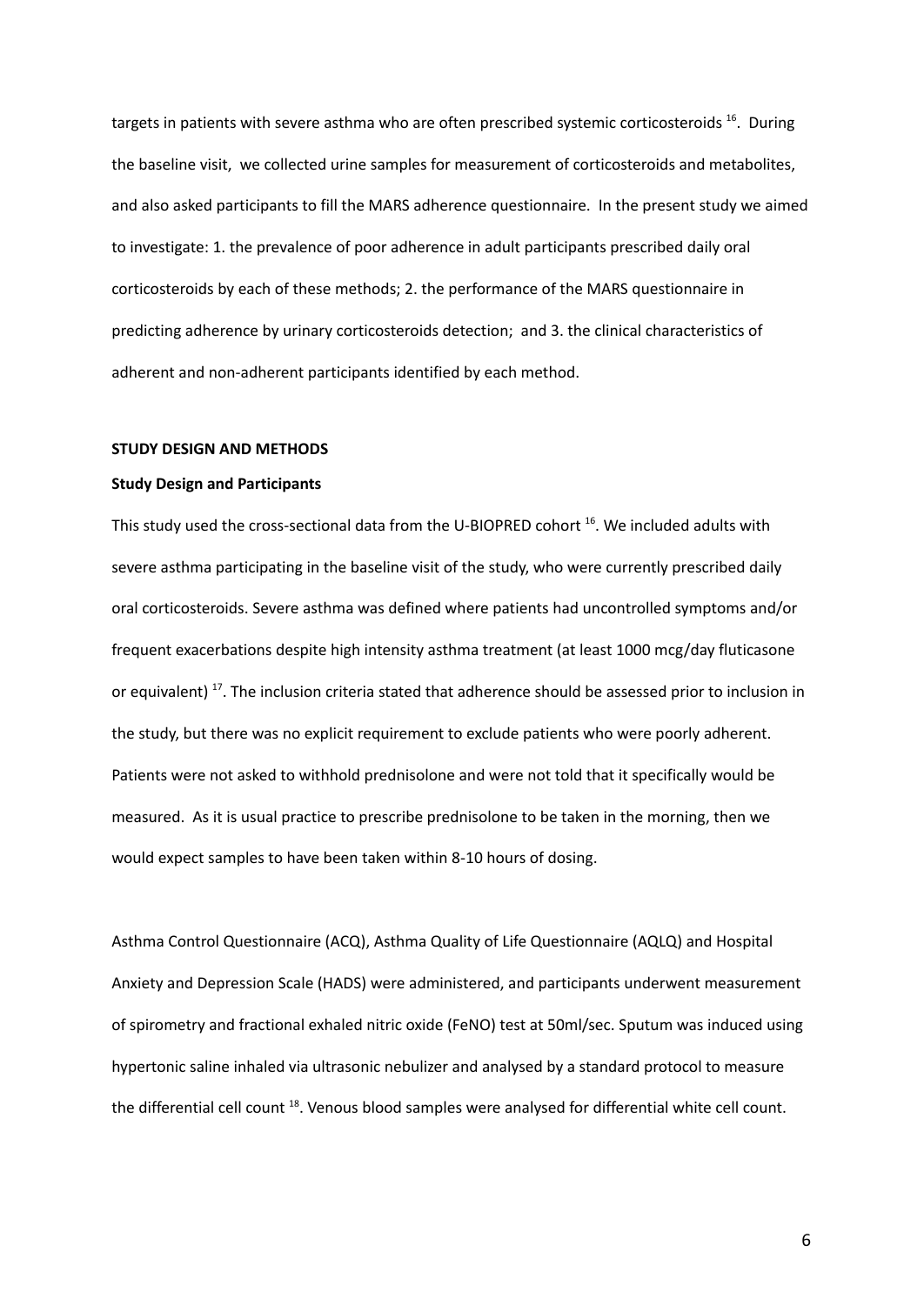#### **Adherence Measurements**

In the MARS questionnaire, five items assess how participants use their medicines, which includes unintentional and intentional behaviours: 1, "I forget to take them"; 2, "I alter the dose"; 3, "I stop taking them for a while"; 4, "I decide to miss out a dose"; and 5, "I take less than instructed". Each item was answered using a five-graded response scale, ranging from very often (1) to never (5). The sum was calculated for each participant ranging from 5 to 25. If the total score of MARS was below 23, the participant was considered non-adherent <sup>19</sup>. It is important to note that MARS is non-specific to particular medications.

Urine samples were collected on the same day as the MARS questionnaire, and analysed for prednisolone, prednisone and their metabolites, and for cortisol, by liquid-chromatography mass spectrometry.

### **Chromatographic analysis:**

The sample preparation for determination of corticosteroids was performed on a robotic liquid-handling platform (Microlab STAR, Hamilton Robotics, Bonaduz, Switzerland). The corticosteroids were analysed from a simple preparation using a 1mL aliquot of urine fortified with internal standards and subsequently hydrolyzed using β-glucuronidase (*E. coli*). Purification was performed using mixed mode solid phase extraction (SPE) in 96 well plate format. The analysis of the extract was performed with reversed phase liquid chromatography coupled to high-resolution mass spectrometry (LC-HRMS, Thermo Q-Exactive, Thermo Fisher Scientific Inc, Waltham, USA). Acquisition of raw LC-HRMS data was performed in full scan mode at a resolution of 35000 with polarity switching <sup>20</sup>. The limit of detection (LoD) for all these compounds (prednisolone, prednisone, methylprednisolone, 16α-OH-prednisolone, 20β-dihydro-prednisolone, and cortisol) was 1 ng/mL. At this LoD prednisolone and its major metabolites would be detectable for over 24h after a 10mg oral dose  $21$ .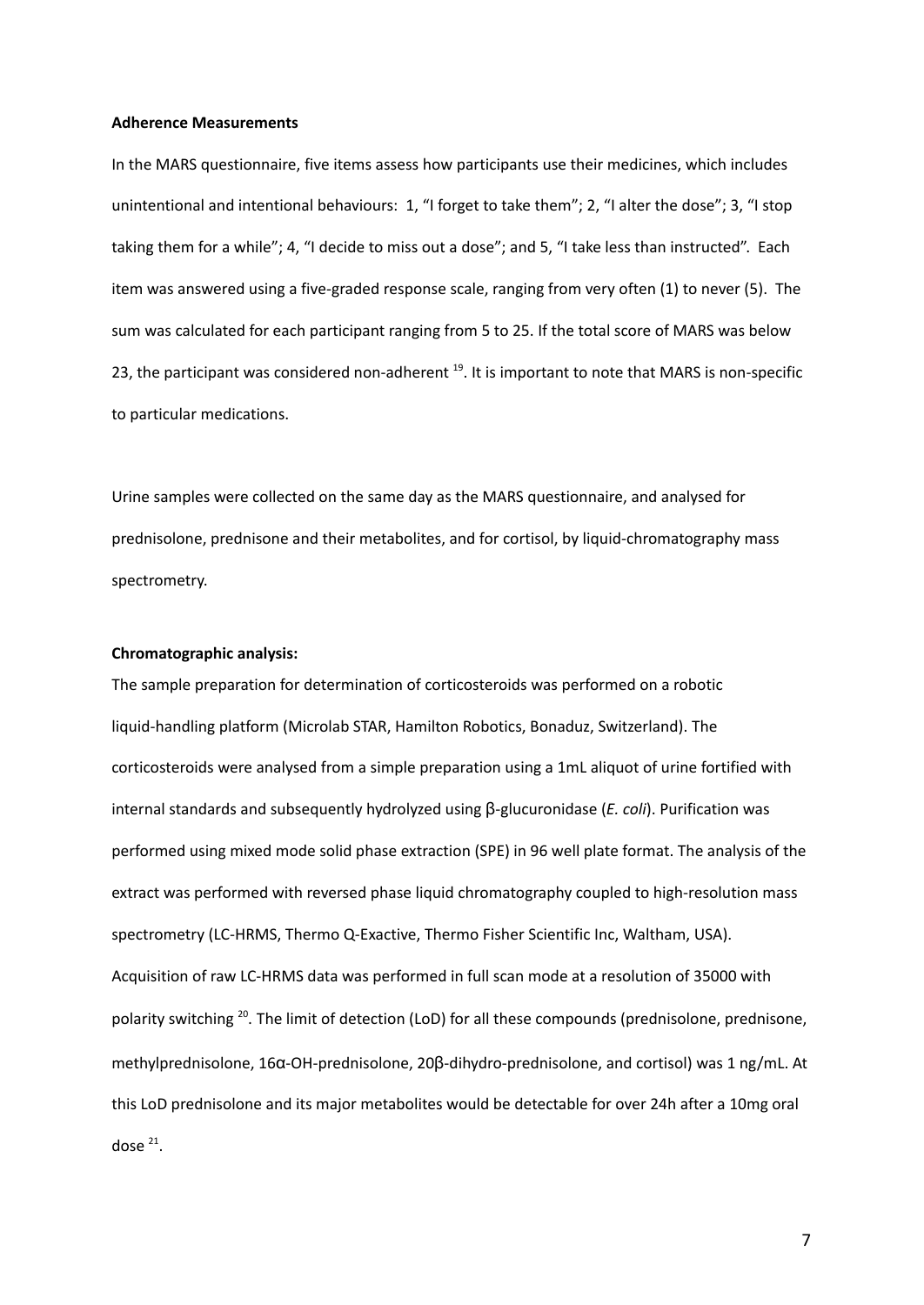#### **Statistical analysis:**

The datasets for this analysis were downloaded from tranSMART, an open‐source knowledge management platform<sup>22</sup> on November 2018. The prevalence of non-adherence by each method (MARS and urinary detection) was assessed using the cut-offs specified, i.e. classed as "self-reported non-adherent" if MARS < 23, and "objective non-adherent" if no exogenous steroids or metabolites were detected, and reported with 95% confidence intervals (CI, normal approximation method). Differences in clinical variables between adherent and non-adherent groups [including ACQ, forced expiratory volume in 1 second (FEV1), HADS, FeNO, and blood biomarkers] were investigated using parametric t-tests if normally distributed or Mann-Whitney U tests if nonparametric, or Chi-square tests if categorical. For assessing the agreement between MARS questionnaire and urinary corticosteroids detection, Cohen Kappa test was used, and the performance characteristics of MARS in predictive adherence by urinary steroid detection reported (sensitivity, specificity, positive and negative predictive values) with 95% CI. Correlation between oral prednisolone dose and urinary levels was investigated using Spearman's rank correlation coefficient. All statistical analysis was performed using SPSS for MAC version 22 (SPSS, Chicago, IL). A *p-*value of less than 0.05 was considered significant. The performance characteristics of the MARS (cut-off less than 23 out of 25 indicating non-adherence) predicting undetected urinary corticosteroids were calculated.

#### **RESULTS**

### **Participant characteristics**

A total of 166 participants currently prescribed daily oral corticosteroids were included in this cohort study (figure 1). The median (IQR) daily dose of oral corticosteroids was 10.0 (7.5-20.0) mg. Demographic details are shown in table 1. In summary this cohort contained a majority of females, with clinically significant airflow obstruction (mean forced expiratory ratio 61%), a high BMI and a heterogeneous smoking history.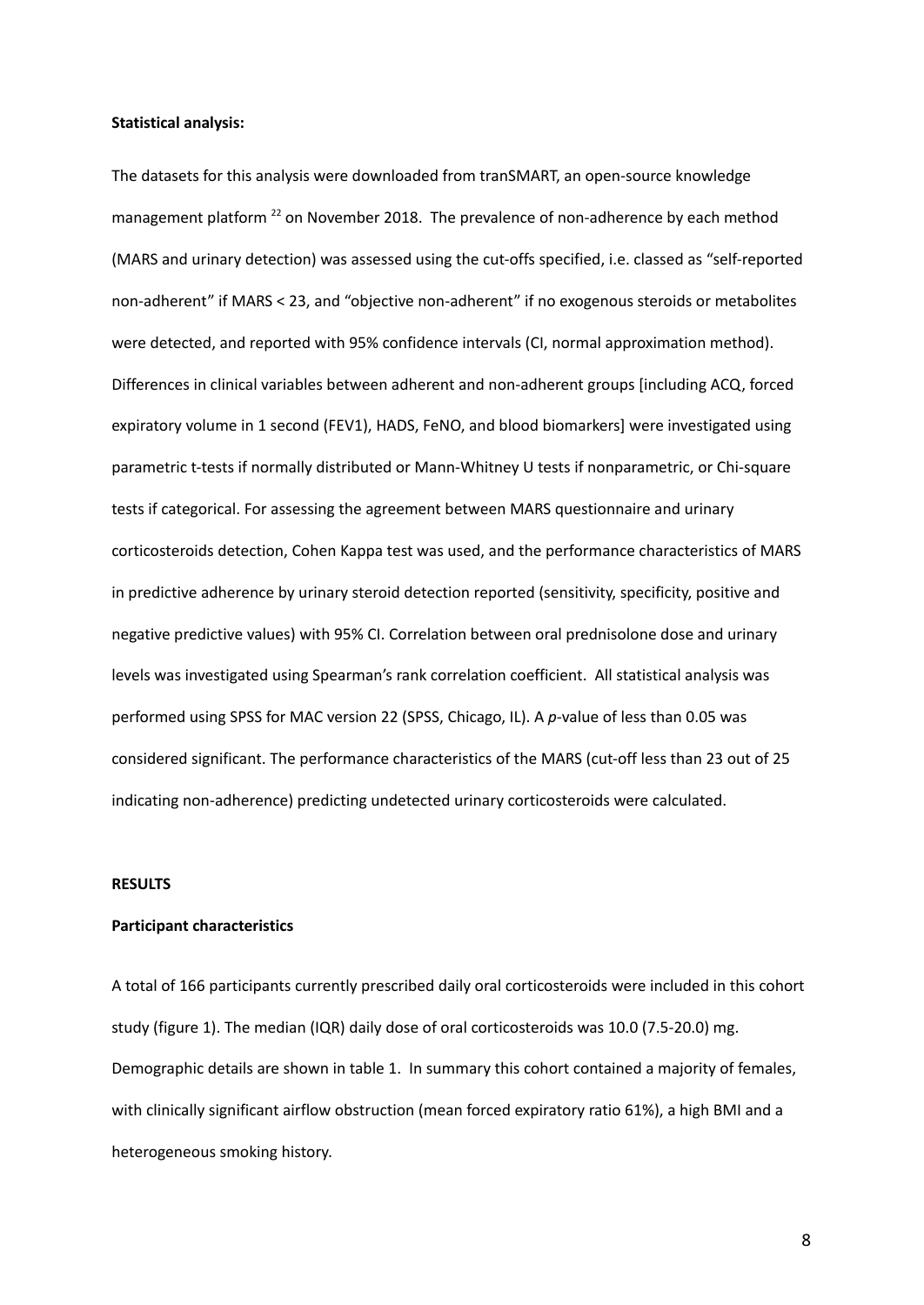### **Self-reported adherence measured by MARS questionnaire**

Complete MARS data were available from 147 participants, of which 54 (37%) were classed as having poor self-reported adherence (median score = 20, IQR = 19-22), giving an estimated prevalence of 37 (95% CI 30-44) %. The prescribed dose of prednisolone was not different between individuals who were classed as having good- or poor-adherence (Table 2). Likewise, no differences were observed in the urinary prednisolone level between groups, nor in the frequency of absence of detectable urinary cortisol. The poorly-adherent group had statistically- and clinically-significant worse asthma control and quality of life than the group with good adherence. Whilst there were no differences in lung function or inflammatory biomarkers between groups, there were high levels of airflow obstruction and inflammatory biomarkers across both adherence categories.

### **Objective adherence measured by urinary corticosteroid detection**

Urinary corticosteroids and metabolite data were available for 160 participants, of which 69 did not have detectable levels in their urine, despite the prescribed daily dose of prednisolone or prednisone being similar to those with detectable levels (Table 2). The estimated prevalence of non-adherence by urinary steroid detection was 43 (95% CI 36-50) %. Other prednisolone metabolites (methylprednisolone, 16α-OH-prednisolone, and 20β-dihydro-prednisolone) were detected in 11 of the 91 who have corticosteroids detected. Almost all (89%) of patients with detectable urinary corticosteroid metabolites had undetectable urinary cortisol, compared to around half (51%) of those with undetectable metabolites (chi squared  $p \le 0.05$ ). There were no differences in asthma control, quality of life, exacerbation frequency, or in any of the HADS domains, between individuals with detectable urinary corticosteroids levels and the individuals with undetectable levels. Lung function parameters were similar between groups. There were differences in inflammatory biomarkers between groups, with sputum (percentages) and blood (counts) neutrophils significantly higher, and blood eosinophils (counts) significantly lower in patients with detectable urinary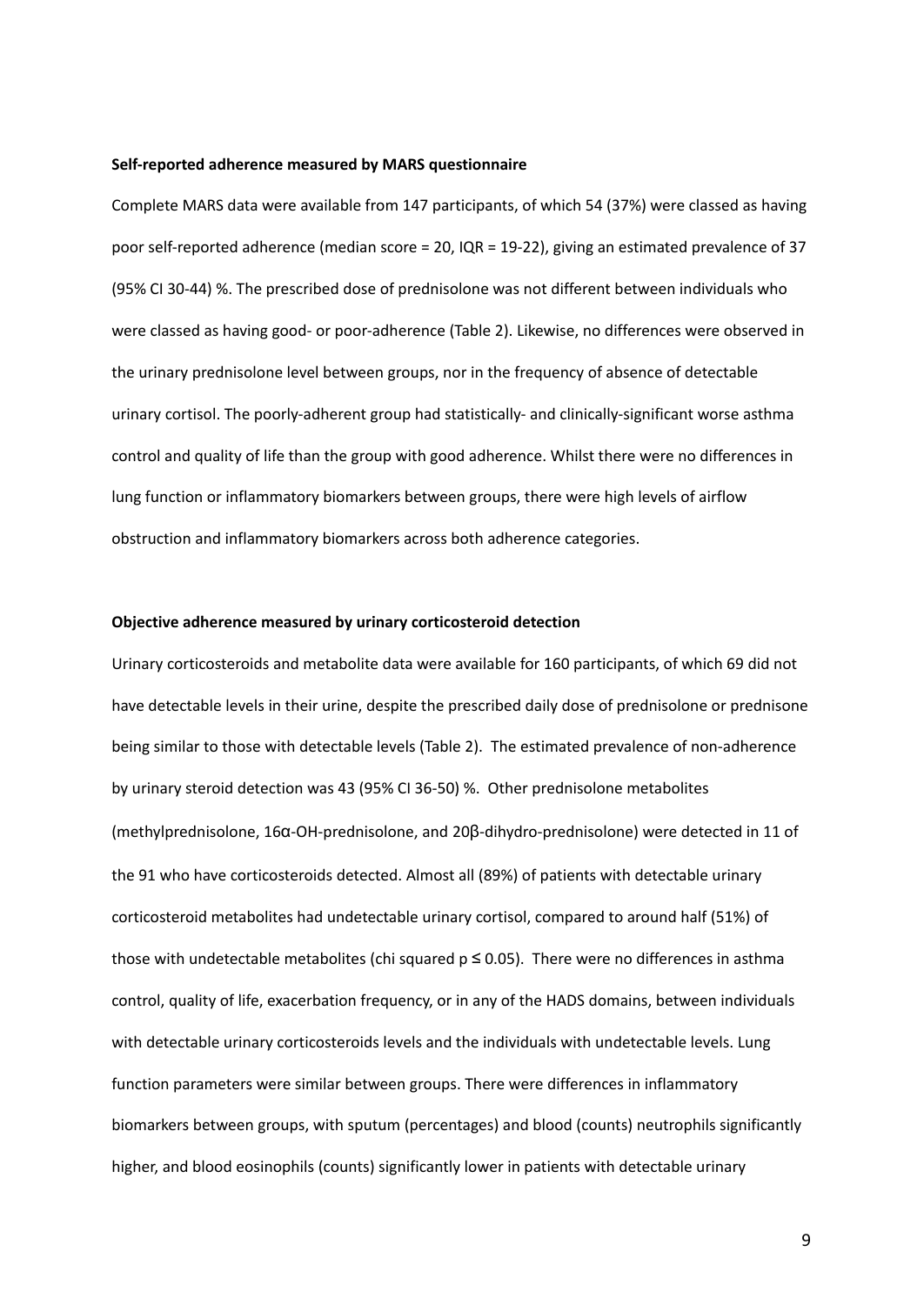corticosteroids metabolites. Of note, even in those with detectable urinary corticosteroid metabolites, the median (IQR) sputum eosinophils were still well above the normal range at 5.2  $(0.8 - 15.9)$ %.

A daily prednisolone dose of at least 10 mg was prescribed in 100 participants, of whom 41 % (n=40) had undetectable corticosteroids in urine, compared to 44% (n=19) of the 44 patients prescribed less than 10mg (chi squared p = 0.744). Moreover, no correlation was observed between daily dose of prednisolone and the quantity of prednisolone in urine (Spearman's  $r = 0.095$ ,  $p = 0.264$ ).

There was no difference in adherence measured by either MARS (Mann-Whitney U p=0.582) or steroid levels (p=0.723) between non-smokers and ex/current smokers.

### **Agreement between methods for classifying adherence**

One-hundred and forty-two participants had urinary corticosteroid metabolites analysed and completed the MARS questionnaire (Table 3). The sensitivity and specificity of MARS (95% CI) to predict urinary corticosteroids detection were 59 (49-66) % and 31 (20-44) % respectively. The associated positive and negative predictive values were 54 (43-64) % and 34 (22-49) % respectively. There was poor agreement between the methods for determining medication adherence (kappa test  $= -0.106$ , 95% CI $-0.266 - 0.054$ , p $= 0.268$ ).

### **DISCUSSION**

Poor adherence to oral corticosteroids is a major contributory factor to poor symptom control and hospitalisations <sup>23,24</sup>; poor adherence to ICS has been linked to death from asthma <sup>25</sup>. Despite recommendations that medication adherence should be routinely checked in primary care <sup>26</sup>, the optimal method to assess adherence is not clear. This is the first study to objectively determine adherence by direct measurement of urinary corticosteroid metabolites, and to compare this to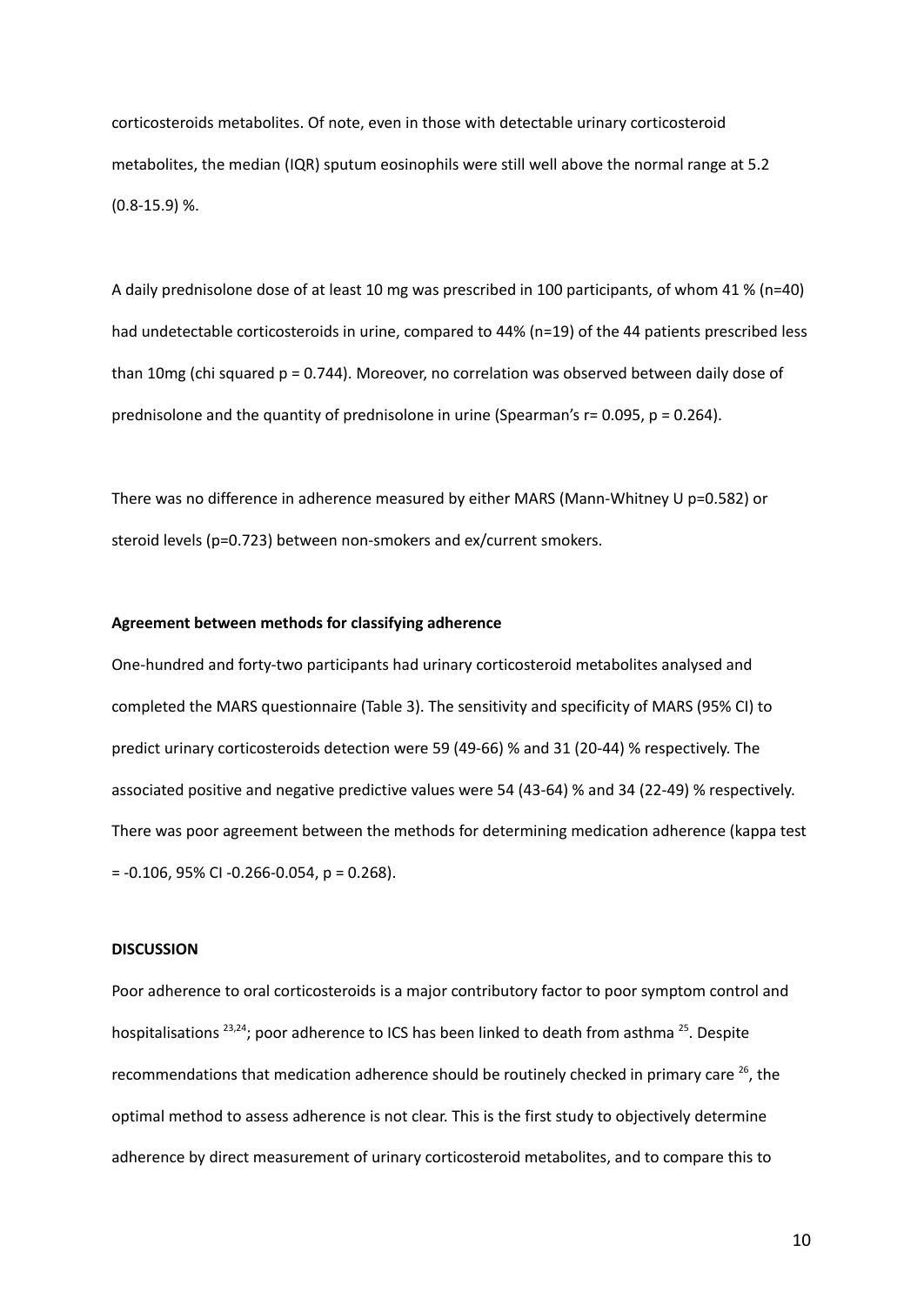self-reported adherence using the MARS questionnaire, in individuals with severe asthma prescribed daily oral corticosteroids. Our data suggest that MARS overestimates adherence to oral corticosteroids considering urine corticosteroid metabolites as the gold standard comparator. We identified poor-adherence in approximately 40% of individuals using each method. Interestingly however, the methods showed poor agreement, and the low-adherers, identified via each method, were different in around half of all cases. Patient self-assessed as having poor-adherence had worse asthma control and quality of life compared with self-reported good-adherers, whilst objectively-determined poor-adherers do not appear to have more severe/uncontrolled disease. Importantly, patients with good-adherence, assessed via either method, still displayed significant disease burden and raised inflammatory biomarkers, consistent with severe refractory asthma. Whilst the optimal method to assess medication adherence remains open to debate, we identified that medication adherence remains sub-optimal in a large number of severe asthma patients, which should be considered by prescribers and discussed with patients during asthma reviews, particularly prior to the initiation of novel and expensive therapies such as biological therapies or bronchial thermoplasty 13,27.

The identification of sub-optimal medication adherence occurred despite the application of the U-BIOPRED definition of severe asthma, recommending the exclusion of other, recognisable reasons for having 'difficult' asthma such as clinical evidence of poor adherence <sup>17</sup>. Using the self-reported MARS questionnaire to determine adherence, 37% of the population had poor medication adherence. Previously, poor self-reported medication adherence using the MARS questionnaire has been observed in 69% of inner city asthmatic adults  $^{28}$  and 27% of children with persistent asthma  $^{29}$ . Given the plethora of factors that may affect medication adherence (patient characteristics such as age, gender, socio-economic level and ethnicity, social support, patient knowledge, psychological state and patient's willingness to participate in self-management 30 ), the divergence in adherence in our cohort of severe asthma patients is of no great surprise.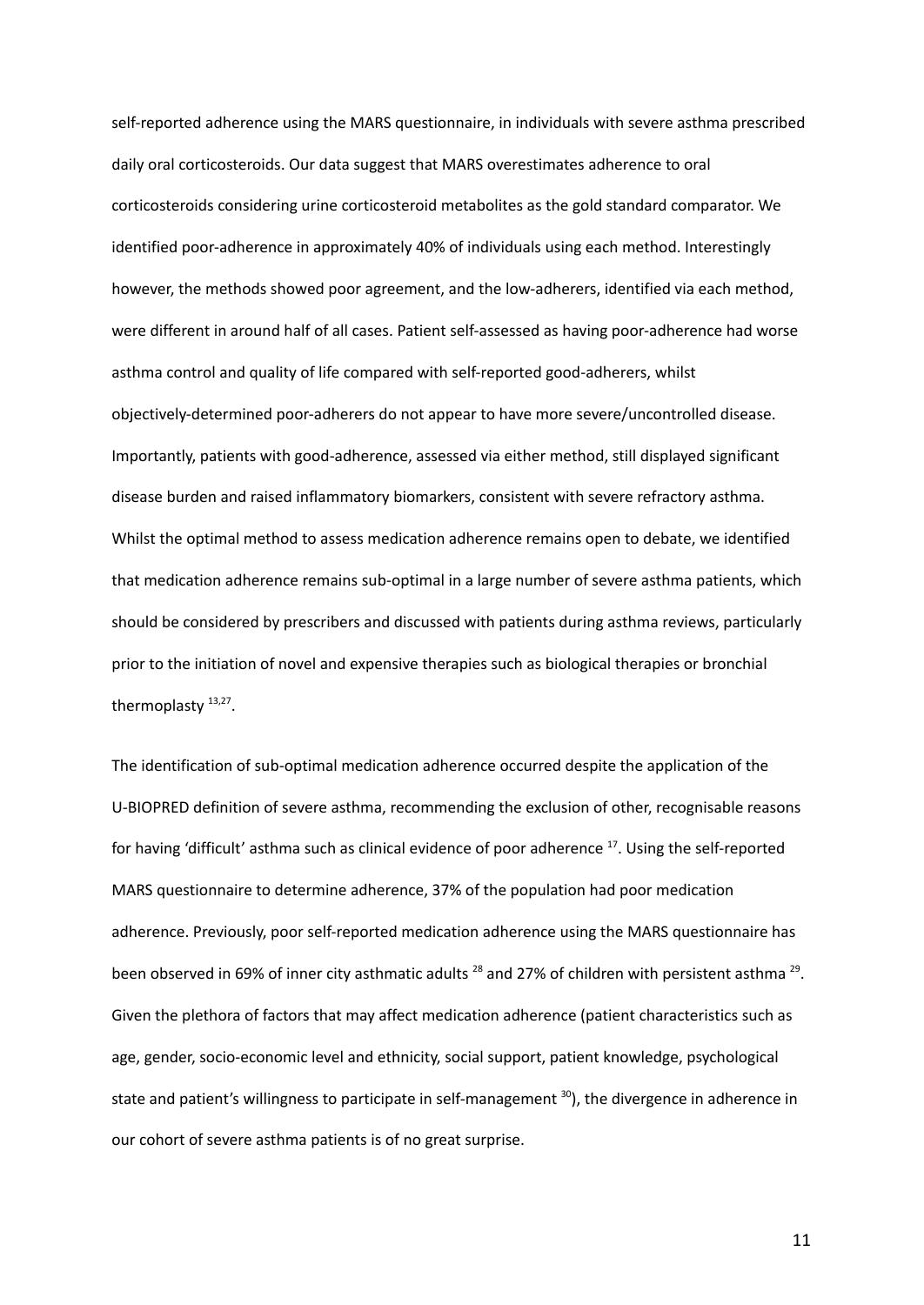Adherence rates were similar when assessed using the self-reported MARS questionnaire and using urinary prednisolone detection. Importantly, however, the 'poor-adherers' were different in around half of cases. Our results highlight the sensitivity and specificity for good-adherence on the MARS questionnaire to identify individuals with detectable urinary prednisolone metabolites were 58% and 32%, respectively. These results indicate that relying solely on self-reported adherence would not be a useful assessment method in clinical practice. Whilst this is the first study to utilise the detection of urinary prednisolone metabolites to objectively assess medication adherence, our results are in line with adherence levels determined by blood plasma prednisolone detection in severe asthma <sup>13</sup>. It has been shown that challenging patients who claim to be adherent to medication, with objective evidence of poor-adherence, in the form of blood prednisolone results or prescription refill rates, can facilitate frank and honest discussions on medication adherence <sup>13</sup>. More recently Mansur and colleagues have tested a sensitive liquid-chromatography tandem mass spectrometry based assay for serum prednisolone, reporting detection for at least 3.5 hrs following witnessed dosing of 0.5mg/kg in all 27 patients undergoing the test <sup>15</sup>. The assay was also used for "spot testing" in 67 outpatients prescribed median (IQR) 10 (15) mg daily prednisolone and reported remarkably similar adherence levels to us, with drug detected in approximately 58% of patients. We envisage a similar utility of urinary corticosteroid detection, which has the additional advantage of being less invasive than blood-sampling and potentially offer a larger post-dosing window for detection  $21$ .

Prednisolone metabolites are mostly excreted in the urine, and the peak concentration usually occurs after 4-8 hours<sup>31</sup>, whilst the peak concentration for plasma prednisolone occurs much earlier (1.5-2 hours) and becomes undetectable after 8-10 hours <sup>32</sup>. In light of the results of the Mansur study <sup>15</sup>, it would have been of significant interest had we measured concomitant serum prednisolone in our patients, to determine whether the tests identify the same patients or whether they are complementary; we would propose this be the subject of further study. It seems likely that self-reported adherence contributes further supporting information; possible explanations for those reporting poor adherence but with detectable corticosteroid levels includes sporadic poor adherence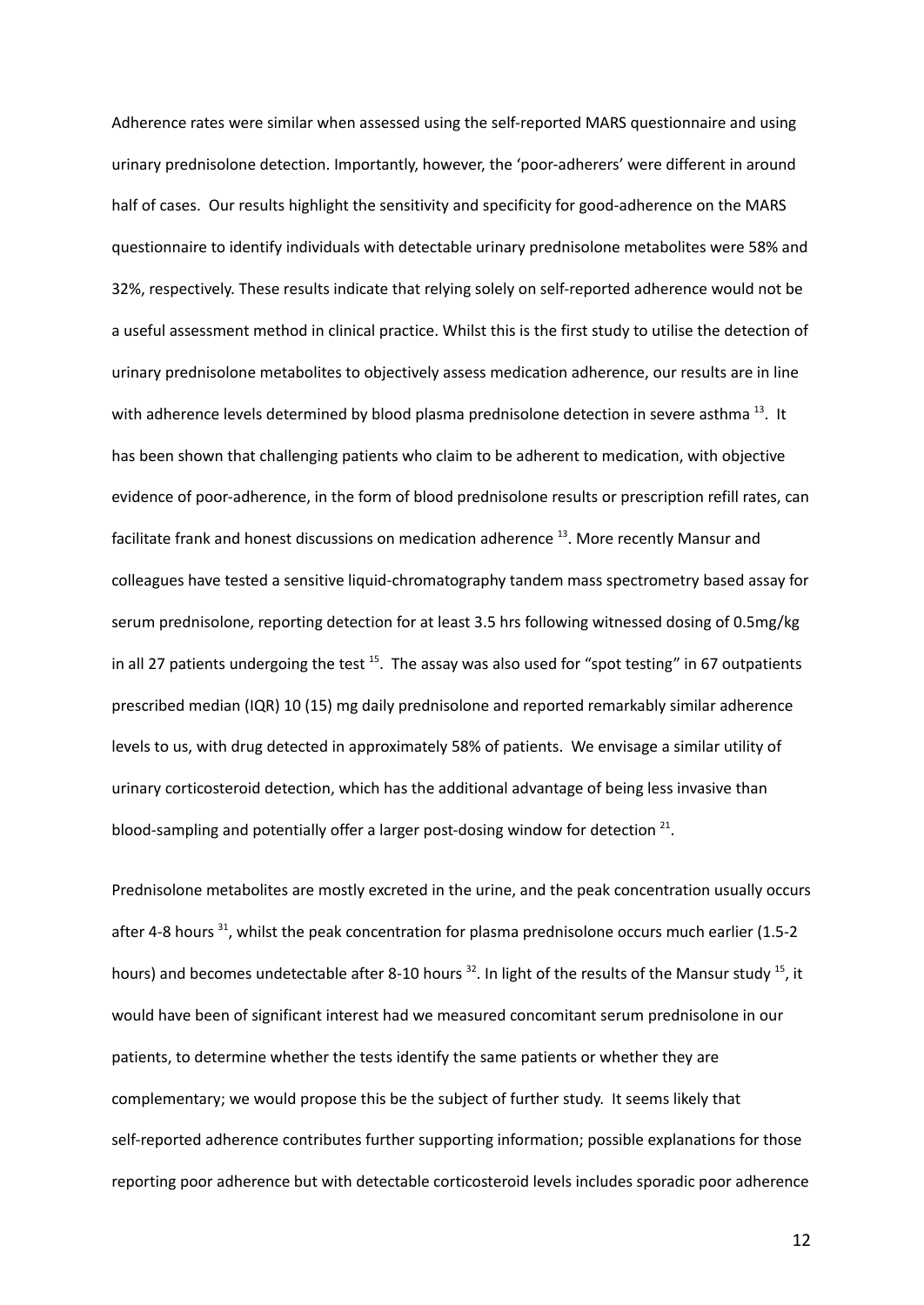to systemic corticosteroids therapy, or good adherence to these drugs but poor adherence to others, such as inhaled medication.

Blood cortisol levels have also been used as surrogates for prednisolone adherence <sup>33,34</sup>, with adherence considered satisfactory where there is detectable prednisolone and suppressed cortisol. It is more difficult however to interpret the situations where only one of these tests is "positive". A detectable prednisolone level with normal cortisol may reflect intermittent prednisolone use, but there are no data published to our knowledge that support this interpretation; indeed short term (up to a month) use did not suppress 8am cortisol below 200nmol/L in approximately 75% of patients prescribed high dose daily prednisolone (over 25mg/day), although no assessment of adherence was made in this study <sup>35</sup>. On the other hand, suppressed cortisol without concomitant prednisolone detection could be found where prednisolone is present but below LoD (due to dose and/or time since dosing), or where prednisolone is absent but persistent cortisol suppression due to previous long term prednisolone (and/or high dose ICS) use, or primary hypoadrenalism.

Comparing the clinical characteristics between good-adherers and poor-adherers provides some interesting insights. Firstly, self-reported poor-adherers had worse asthma control and quality of life compared to self-reported good-adherers. Although it is perhaps unsurprising that poor-adherence would be associated with reduced asthma control and quality of life, these differences were observed despite no difference in urinary corticosteroid levels, nor any difference in lung function or inflammatory biomarkers. Possible explanations could be that patients with poor disease control and quality of life may be more self-analytical, or that they would be more likely to notice (and therefore report) when they had missed a dose of medication.

Somewhat surprisingly, there were no differences in markers of asthma control, quality of life or severity between those with and without detectable urinary corticosteroids. It may be that patients "self-regulate" their daily dose of corticosteroids in order to maintain relative disease stability. However, the patients with poor adherence measured in this way still had frequent exacerbations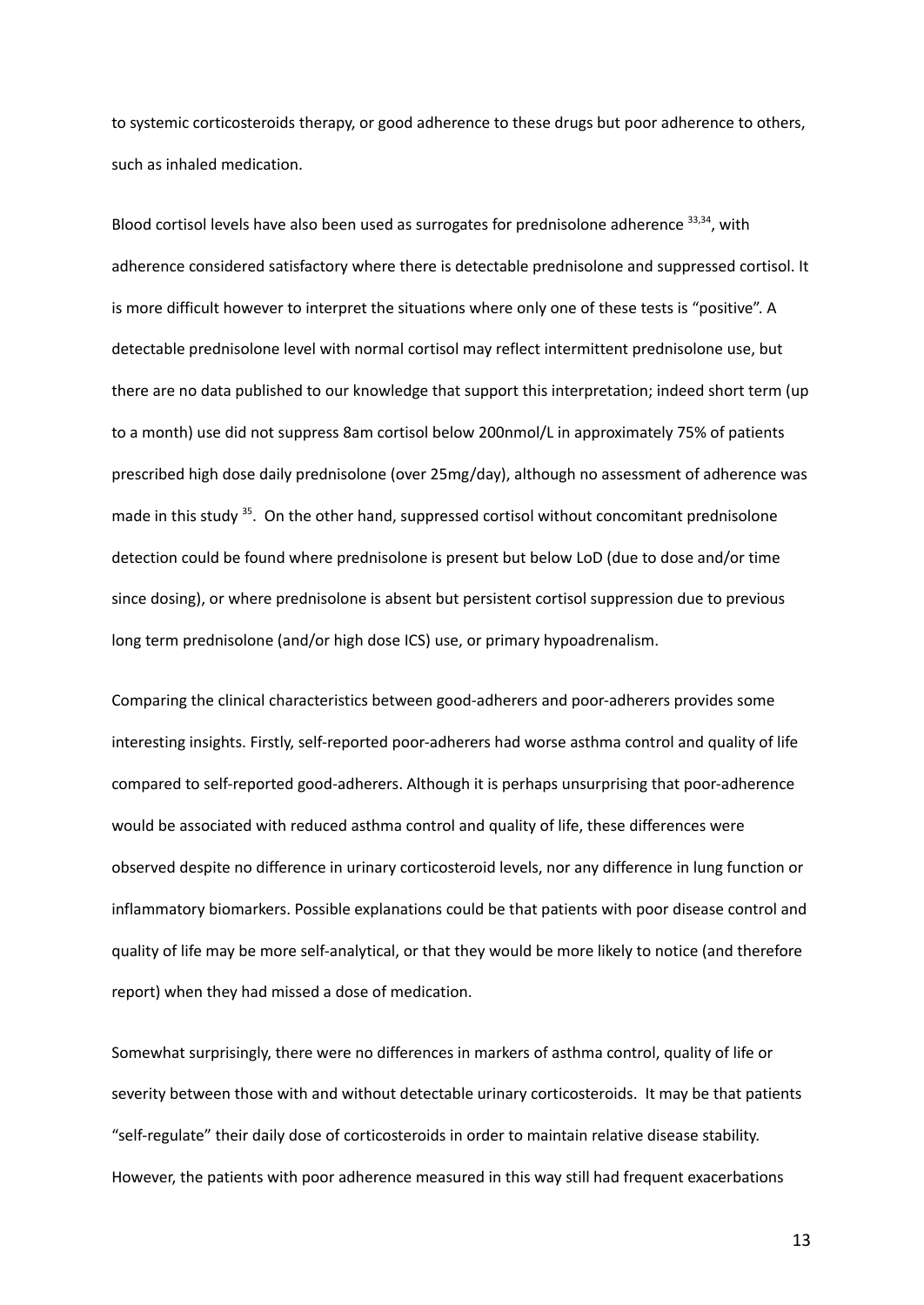and poor control, and may represent a group in whom targeting of adherence as a "treatable trait" could potentially have an impact on these important outcomes. The relatively high blood eosinophil counts in these patients do suggest that regular corticosteroid therapy might be clinically effective <sup>36,37</sup>. On the other hand, the finding of persistently raised median sputum eosinophils even in those with detectable corticosteroids levels suggests that some of these patients may represent a truly corticosteroid-insensitive phenotype <sup>38</sup>, and we propose that the concomitant measurement of corticosteroids in biofluids should be advocated in studies investigating this phenotype in future.

Many techniques are available to assess adherence to asthma medication, however there is currently no gold standard <sup>39</sup>. This study benefits from using two such methods, but each technique has its own limitations. The 10-item MARS questionnaire is a validated tool to assess medication adherence with good test-retest reliability in asthma <sup>28</sup>, although the concordance of the five-item version used here with alternative objective measures has had mixed results when assessing inhaled corticosteroids in childhood asthma <sup>29</sup>. It is possible that using the 10-item MARS, or indeed other adherence questionnaires such as the 8-item Morisky Medication Adherence Scale <sup>40</sup>, would have given different results, although none are able to overcome the obvious shortcomings inherent in self-reporting. In the current study, we administered the MARS questionnaire to determine adherence to asthma medication in general, rather than to oral corticosteroids specifically. It has been shown that adherence may vary between types of asthma treatment, therefore a patient's response to the MARS questionnaire may not reflect their oral corticosteroid adherence *per se*.

Mass spectrometry is highly sensitive for urinary prednisolone and its metabolites, with detection possible up to 24 hours after a 10 mg dose, and 72 hours after 40mg <sup>21</sup>. The median daily dose prescribed in our study was 10mg, and so it is possible that we recorded false-negative results for some of those taking a lower dose. However we feel that this is not likely to have been a common issue for two reasons: first our patients were not asked to omit their OCS on the day of the study visit, and usual practice is to take it in the morning, with the study visit likely occurring within 8-10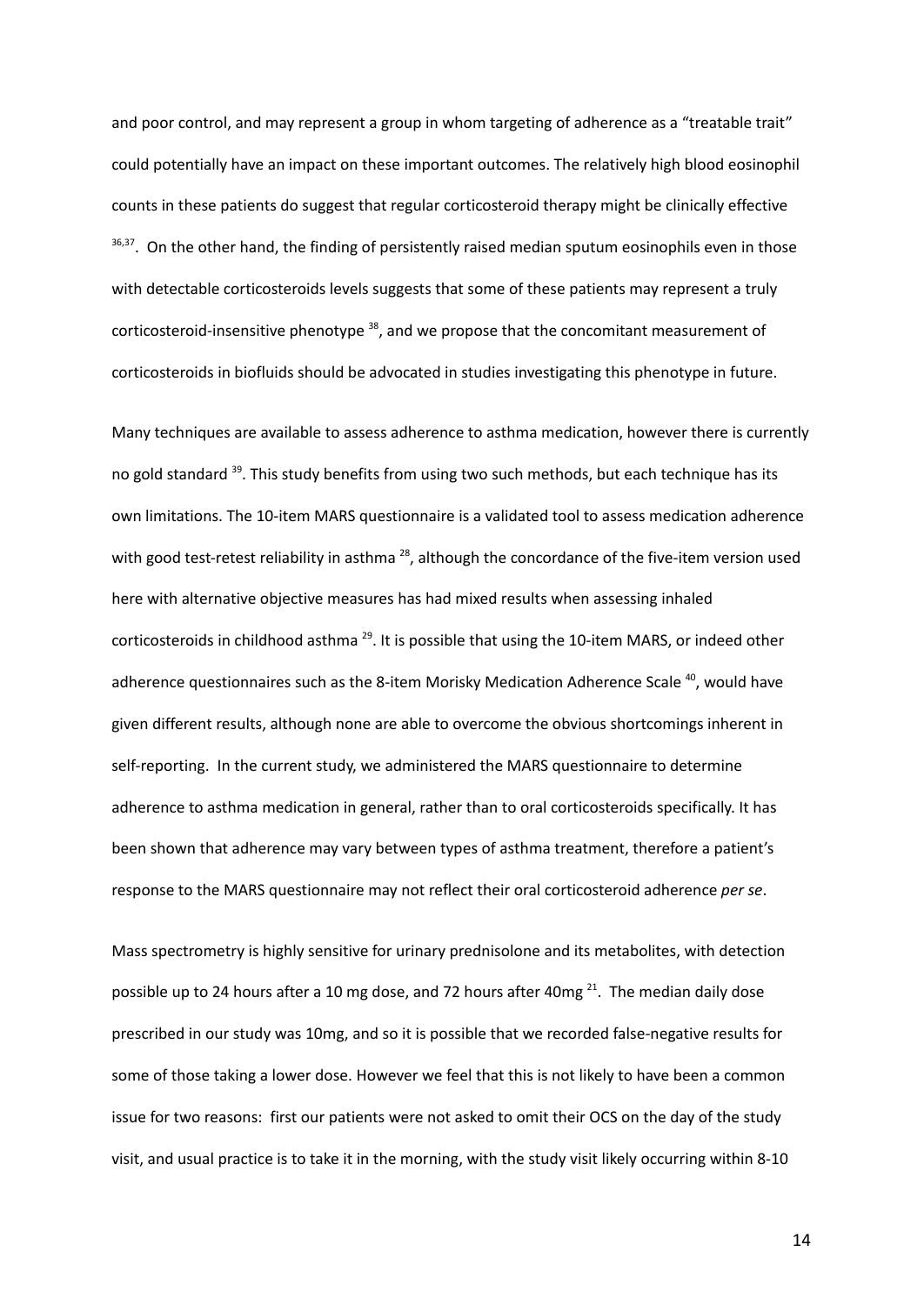hrs maximum; second a similar proportion of those prescribed less than 10mg had undetectable urinary levels (44%) as in those on 10mg or more (41%). The significance of the differential detection of the unchanged drug and it metabolites is not known; the washout profile is specific to each and it could be speculated that looking at their relative concentrations could give more information on elapsed time since dosing. We did not record the specific formulation of oral corticosteroids taken; it is known that enteric coating slows the absorption of prednisolone <sup>39</sup>, and could therefore adversely have affected the sensitivity of the assay in this regard. A patient with occasional or sporadic medication use may therefore be categorised as having good-adherence if they only took their medication on the days preceding the urine sample. Objective measures could have been further enhanced by the inclusion of direct measurement of inhaled corticosteroids metabolites in both blood and urine <sup>14,41</sup>, and the addition of inhaler monitoring using "smart inhalers". Indeed a direct measure of ICS adherence would have allowed us to better understand any potential confounding effect that this may have had upon our results (either through concordant or discordant relative ICS/OCS adherence), and whether the MARS data reflected behaviours related to inhaled or oral medication, or both.

### **INTERPRETATION**

The poor concordance that we identified between self-reported and objective adherence methods questions the validity of relying solely on self-reported adherence in clinical practice, although such questionnaires may provide insights into reasons for non-adherence, and therefore be useful in targeting interventions. The asthmatics we identified with markedly raised inflammatory biomarkers despite good adherence to medication may represent patients with truly refractory disease. We suggest that objective (direct measurement in biofluids for OCS and smart inhaler use for inhaled therapies) measures of adherence should be utilized in clinical practice, to initiate discussions on medication adherence and identify 'steroid-unresponsive' patients for research and for novel biologic treatments.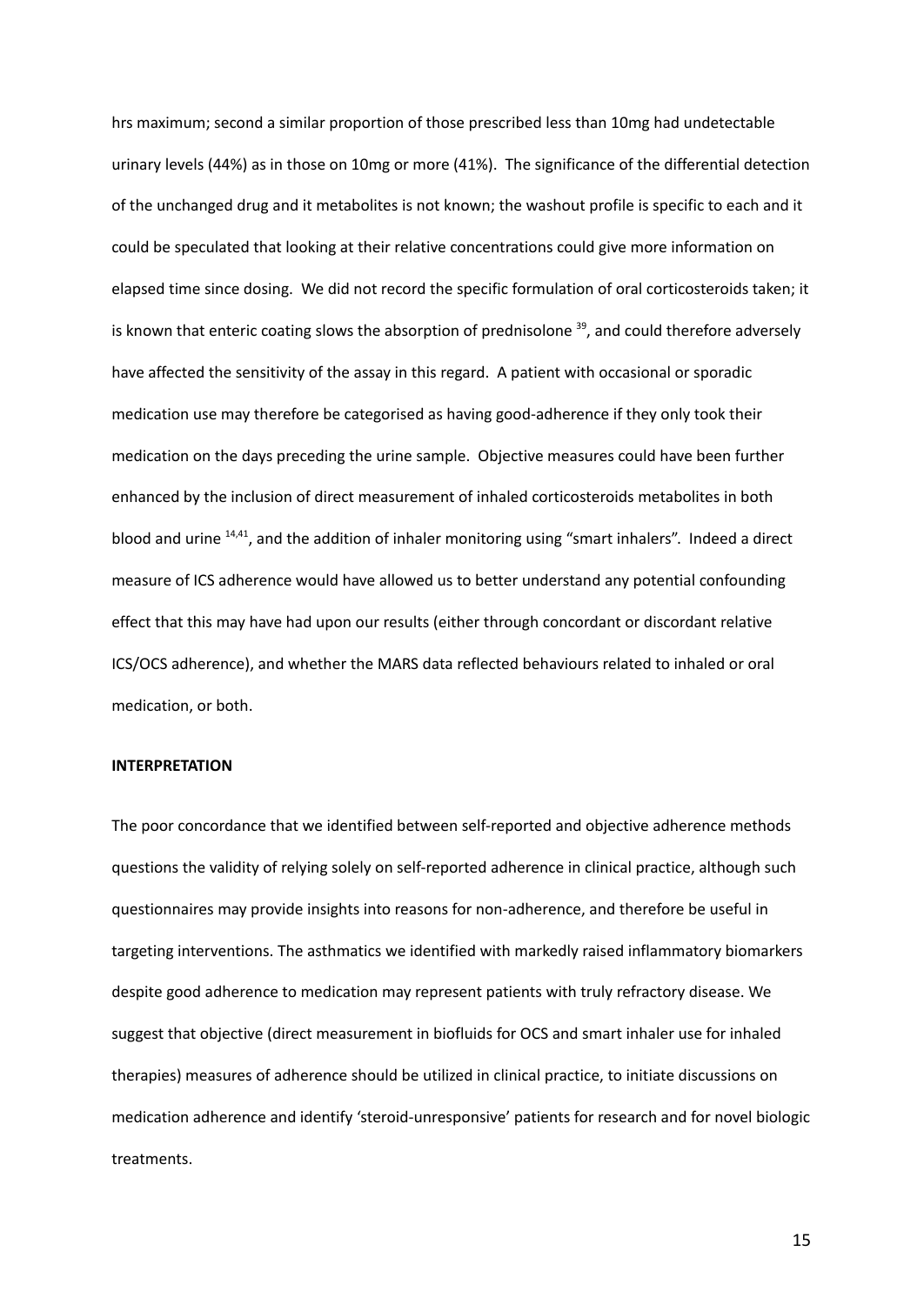# **Acknowledgements**

FA, AJS and SJF had full access to all of the data in the study and take responsibility for the integrity of the data and the accuracy of the data analysis. All authors contributed to the study design, data interpretation, and the writing of the manuscript. SJF is supported by the NIHR Manchester Biomedical Research Centre.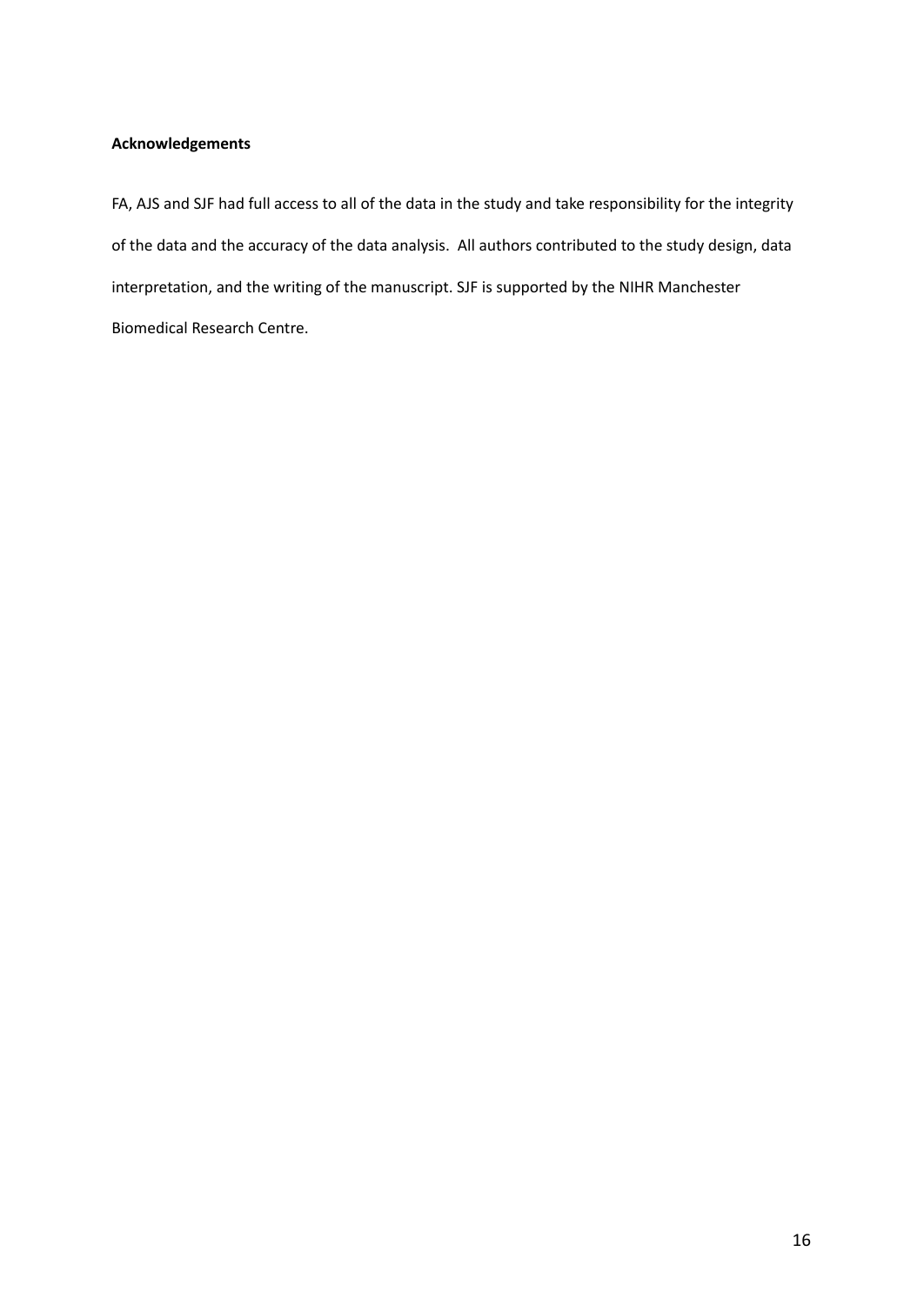# **REFERENCES**:

1. British Thoracic Society/Scottish Intercollegiate Guidelines Network. British guideline on the management of asthma, 2019; Available at:

https://www.brit-thoracic.org.uk/quality-improvement/guidelines/asthma/. Accessed January 28, 2020.

2. Chung KF, Wenzel SE, Brozek JL, et al. International ERS/ATS guidelines on definition, evaluation and treatment of severe asthma. *Eur Respir J*. 2014;43:343-73.

3. Moore WC, Bleecker ER, Curran-Everett D, et al. Characterization of the severe asthma phenotype by the National Heart, Lung, and Blood Institute's Severe Asthma Research Program. *J Allergy Clin Immunol*. 2007;119:405-13.

4. Global Initiative for Asthma. Global Strategy for Asthma Mangment and Prevention. 2019; Available from:

https://ginasthma.org/wp-content/uploads/2019/06/GINA-2019-main-report-June-2019-wms.pdf. Accessed January 28, 2020.

5. Krishnan JA, Riekert KA, McCoy JV, et al. Corticosteroid use after hospital discharge among high-risk adults with asthma*. Am J Respir Crit Care Med*. 2004;170:1281-5.

6. Kandane-Rathnayake RK, Matheson MC, Simpson JA, et al. Adherence to asthma management guidelines by middle-aged adults with current asthma. *Thorax*. 2009;64:1025-31.

7. O'Neill C, Gamble J, Lindsay JT, Heaney LG. The Impact of Nonadherence to Inhaled Long-Acting β2-Adrenoceptor Agonist/Corticosteroid Combination Therapy on Healthcare Costs in Difficult-to-Control Asthma. *Pharmaceut Med.* 2011;25:379-85.

8. World Health Organization. Adherence to long-term therapies: evidence for action. Geneva, Switzerland: 2003.

9. Vollmer WM, Xu M, Feldstein A, Smith D, Waterbury A, Rand C. Comparison of pharmacy-based measures of medication adherence. *BMC Health Serv Res*. 2012;12:155.

10. Horne R, Weinman J. Self-regulation and self-management in asthma: exploring the role of illness perceptions and treatment beliefs in explaining non-adherence to preventer medication. *Psychol Health*. 2002;17:17-32.

11. Morton RW, Elphick HE, Rigby AS, et al. STAAR: a randomised controlled trial of electronic adherence monitoring with reminder alarms and feedback to improve clinical outcomes for children with asthma. *Thorax*. 2017;72:347-54.

12. McNicholl DM, Stevenson M, McGarvey LP, Heaney LG. The utility of fractional exhaled nitric oxide suppression in the identification of nonadherence in difficult asthma. *Am J Respir Crit Care Med*. 2012;186 :1102-8.

13. Gamble J, Stevenson M, McClean E, Heaney LG. The prevalence of nonadherence in difficult asthma. *Am J Respir Crit Care Med.* 2009;180:817-22.

14. George KE, Ryan DM, Keevil B, Niven R, Fowler SJ. A pilot study to investigate the use of serum inhaled corticosteroid concentration as a potential marker of treatment adherence in severe asthma. *J Allergy Clin Immunol*. 2017;139:1037-9 e1.

15. Mansur AH, Hassan M, Duffy J, Webster C. Development and Clinical Application of a Prednisolone/Cortisol Assay to Determine Adherence to Maintenance Oral Prednisolone in Severe Asthma. *Chest*. 2020 Sep;158:901-912.

16. Shaw DE, Sousa AR, Fowler SJ, et al. Clinical and inflammatory characteristics of the European U-BIOPRED adult severe asthma cohort. *Eur Respir J.* 2015;46:1308-21.

17. Bel EH, Sousa A, Fleming L, et al. Diagnosis and definition of severe refractory asthma: an international consensus statement from the Innovative Medicine Initiative (IMI). *Thorax*. 2011;66:910-7.

18. Pavord I, Pizzichini M, Pizzichini E, Hargreave F. The use of induced sputum to investigate airway inflammation. *Thorax*. 1997;52:498.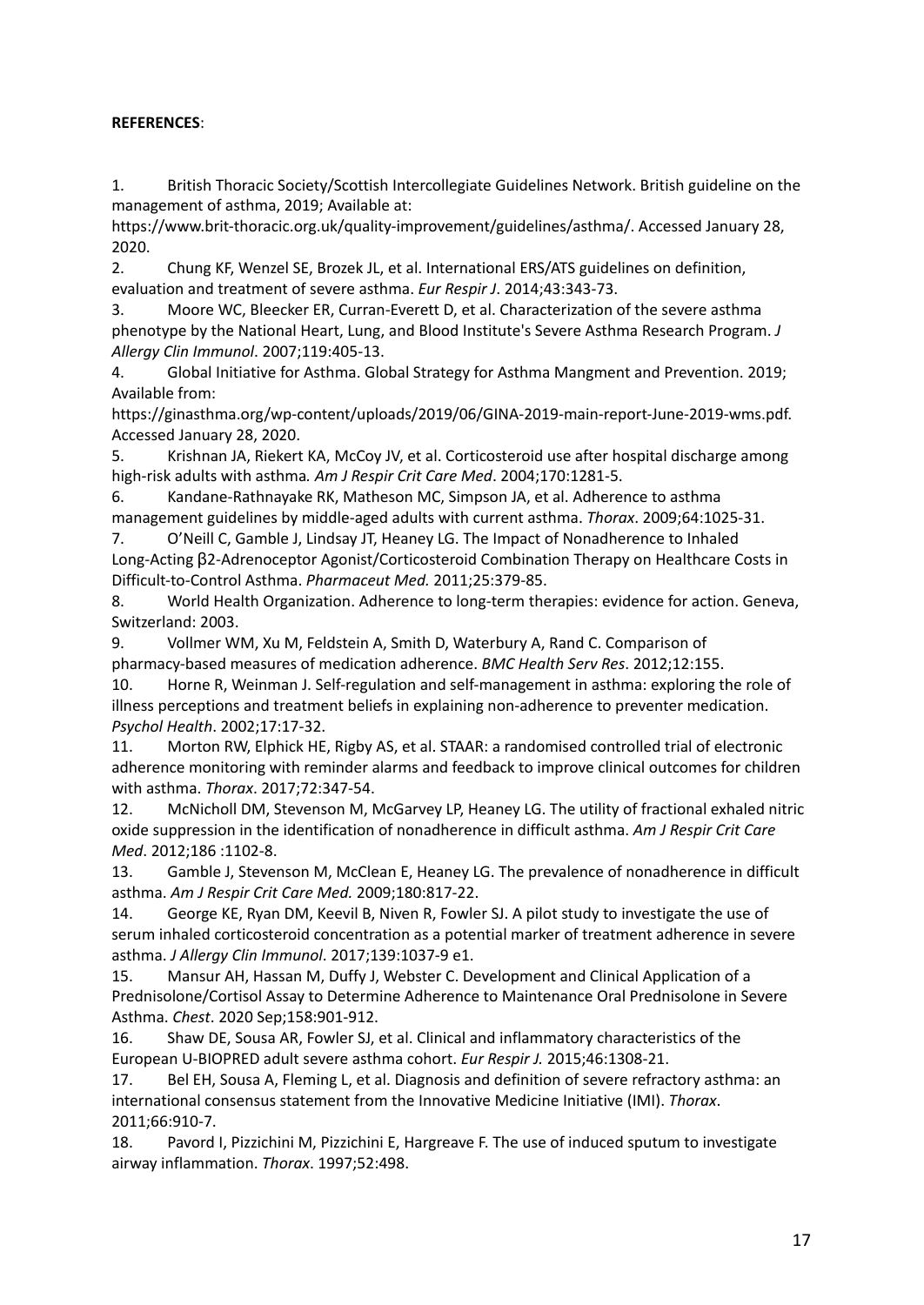19. Koster ES, Philbert D, Winters NA, Bouvy ML. Adolescents' inhaled corticosteroid adherence: the importance of treatment perceptions and medication knowledge. *J Asthma*. 2015;52:431-6.

20. Mullen JE, Thorngren JO, Schulze JJ, Ericsson M, Garevik N, Lehtihet M, et al. Urinary steroid profile in females - the impact of menstrual cycle and emergency contraceptives. *Drug Test Anal.* 2017;9:1034-42.

21. Ahi S, Beotra A, Dubey S, Upadhyay A, Jain S. Simultaneous identification of prednisolone and its ten metabolites in human urine by high performance liquid chromatography-tandem mass spectrometry. *Drug Test Anal.* 2012;4:460-7.

22. Athey BD, Braxenthaler M, Haas M, Guo Y. tranSMART: an open source and community-driven informatics and data sharing platform for clinical and translational research. *AMIA Jt Summits Transl Sci Proc.* 2013;2013:6.

23. Miller TP, Greenberger PA, Patterson R. The diagnosis of potentially fatal asthma in hospitalized adults: patient characteristics and increased severity of asthma. *Chest*. 1992;102:515-8.

24. Krishnan JA, Riekert KA, McCoy JV, et al. Corticosteroid use after hospital discharge among high-risk adults with asthma. *Am J Respir Crit Care Med.* 2004;170:1281-5.

25. Levy M, Andrews R, Buckingham R, et al. Why asthma still kills: the National Review of Asthma Deaths (NRAD): Royal College of Physcians; 2014.

26. Heaney LG, Horne R. Non-adherence in difficult asthma: time to take it seriously. *Thorax*. 2012;67:268-70.

27. Lee J, Tay TR, Radhakrishna N, et al. Non-adherence in the era of severe asthma biologics and thermoplasty. *Eur Respir J*. 2018:1701836.

28. Cohen JL, Mann DM, Wisnivesky JP, et al. Assessing the validity of self-reported medication adherence among inner-city asthmatic adults: the Medication Adherence Report Scale for Asthma. *Ann Allergy Asthma Immunol*. 2009;103:325-31.

29. Garcia-Marcos PW, Brand PL, Kaptein AA, Klok T. Is the MARS questionnaire a reliable measure of medication adherence in childhood asthma? *J Asthma.* 2016;53:1085-9.

30. Van Ganse E, Mörk A-C, Osman LM, et al. Factors affecting adherence to asthma treatment: patient and physician perspectives. *Prim Care Respir J.* 2003;12:46-51.

31. Garg V, Jusko WJ. Simultaneous analysis of prednisone, prednisolone and their major hydroxylated metabolites in urine by high-performance liquid chromatography. *J Chromatogr.* 1991;567:39-47.

32. Gambertoglio JG, Amend WJ, Benet LZ. Pharmacokinetics and bioavailability of prednisone and prednisolone in healthy volunteers and patients: a review. *J Pharmacokinet Biopharm.* 1980;8:1-52.

33. Wilson AM, McFarlane LC, Lipworth BJ. Systemic bioactivity profiles of oral prednisolone and nebulized budesonide in adult asthmatics. *Chest*. 1998;114:1022-7.

34. Wilson A, Lipworth B. Short-term dose-response relationships for the relative systemic effects of oral prednisolone and inhaled fluticasone in asthmatic adults. *Br Clin Pharmacol.* 1999;48:579.

35. Henzen C, Suter A, Lerch E, Urbinelli R, Schorno XH, Briner VA. Suppression and recovery of adrenal response after short-term, high-dose glucocorticoid treatment. *Lancet*. 2000;355:542-5. 36. Lassalle P, Sergant M, Delneste Y, et al. Levels of soluble IL‐2 receptor in plasma from asthmatics. Correlations with blood eosinophilia, lung function, and corticosteroid therapy. *Clin Exp*

*Immunol.* 1992;87:266-71.

37. Sakae TM, Maurici R, Trevisol DJ, Pizzichini MMM, Pizzichini E. Effects of prednisone on eosinophilic bronchitis in asthma: a systematic review and meta-analysis. *J Bras Pneumol*. 2014;40:552-63.

38. Lehmann A, Aslani P, Ahmed R, et al. Assessing medication adherence: options to consider. *Int J Clin Pharm*. 2014;36:55-69.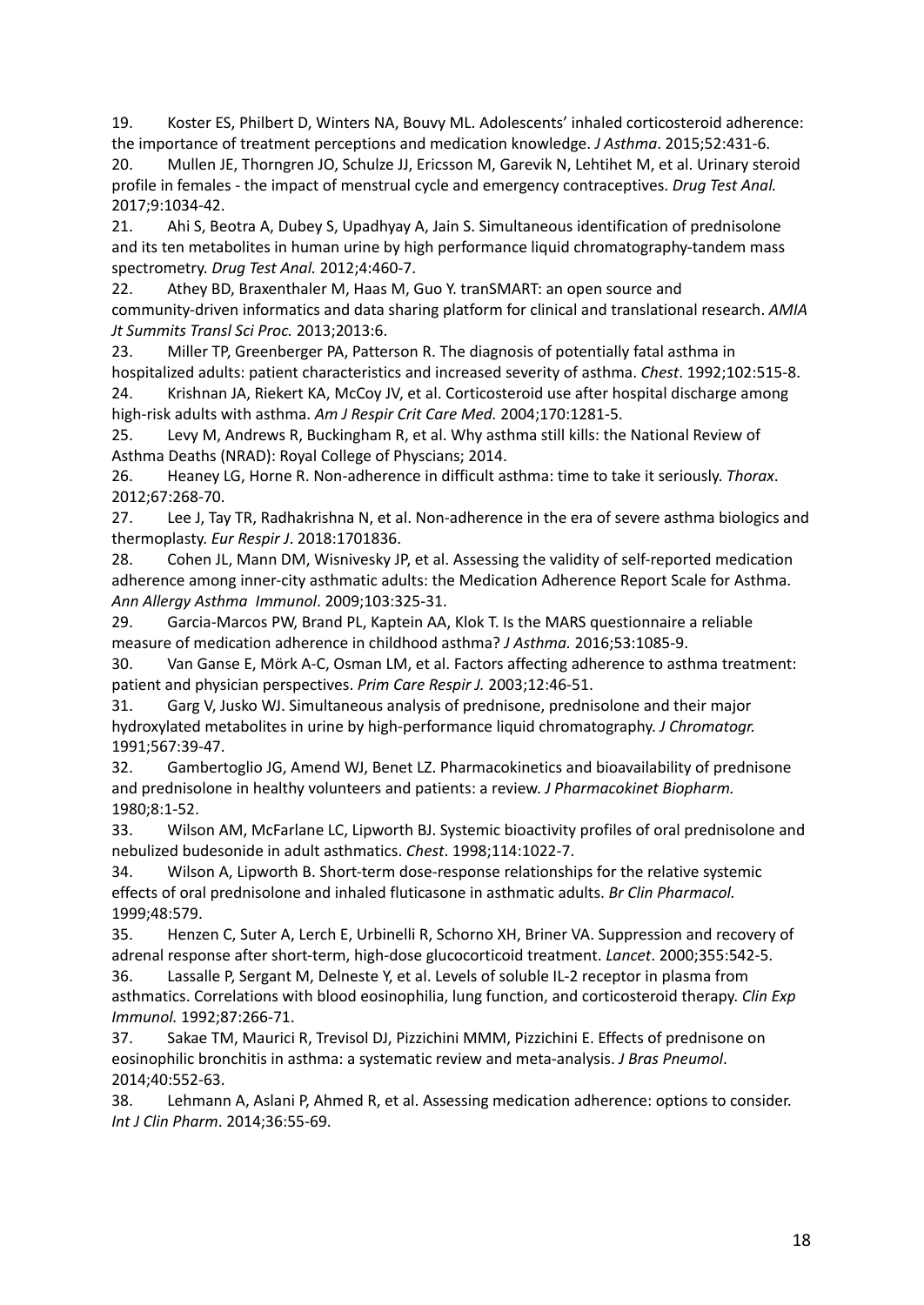39. Lee D, Taylor G, Walker J, James V. The effect of food and tablet formulation on plasma prednisolone levels following administration of enteric‐coated tablets. *Br J Clin Pharmacol.* 1979;7:523-8.

40. Janežič A, Locatelli I, Kos M. Criterion validity of 8-item Morisky Medication Adherence Scale in patients with asthma. *PLoS One.* 2017 Nov 30;12(11):e0187835.

41. Hagan JB, Netzel BC, Matthews MR, Korpi-Steiner NL, Singh RJ. Urinary fluticasone propionate-17beta-carboxylic acid to assess asthma therapy adherence. *Allergy Asthma Proc*. 2012;33:e35-9.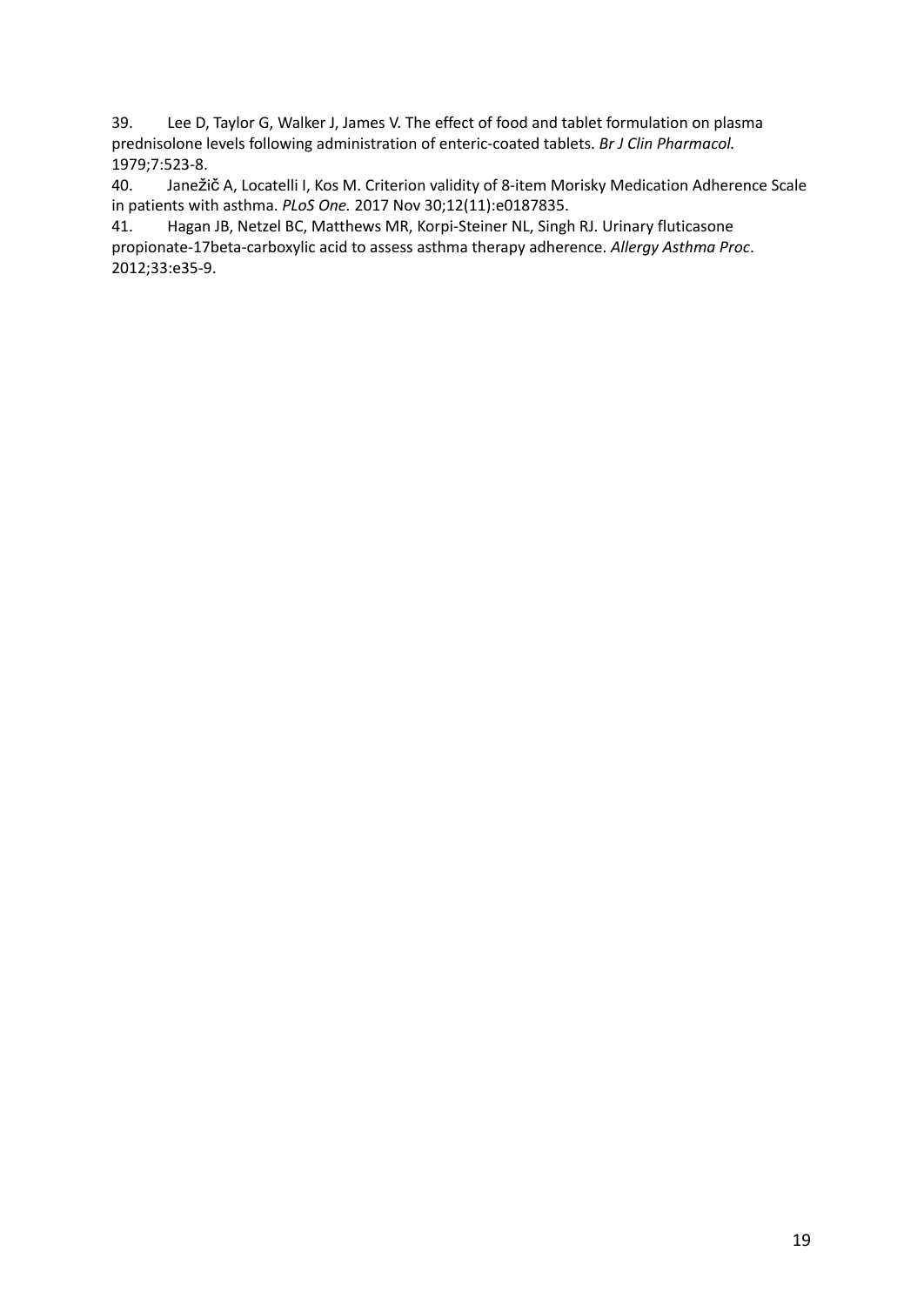|                                             | <b>Participants using oral</b><br>corticosteroids                |
|---------------------------------------------|------------------------------------------------------------------|
| Subjects, n                                 | 166                                                              |
| Daily prednisolone dose, mg                 | 10.0 (7.5-20.0)                                                  |
| Females, n (%)                              | 96 (58)                                                          |
| Age, years                                  | $54.2 \pm 11.9$                                                  |
| BMI ( $\text{kg/m}^2$ )                     | $30.1 \pm 6.5$                                                   |
| $FEV1$ % pred. (pre-BD)                     | $65.1 \pm 20.5$                                                  |
| FVC % pred. (pre-BD)                        | $86.5 \pm 18.9$                                                  |
| FEV <sub>1</sub> /FVC % (pre-BD)            | $61.3 \pm 13.1$                                                  |
| Exacerbations over the previous year, n     | $3(2-5)$                                                         |
| Smoking status, n (%)                       | 105 (63) non-smoker<br>54 (32) ex-smoker<br>7 (4) current smoker |
| Smoking history, pack years                 | 12.7 (4.8-22.5)                                                  |
| Intubation ever, n (%)                      | 15(9)                                                            |
| ICU admission over the previous year, n (%) | 8(5)                                                             |

**Table 1. Participant characteristics**

Data are expressed as mean ± SD, median (interquartile range) or n/N (%). BMI: body mass index;  $FEV_1$ : forced expiratory volume in 1 second; BD: bronchodilator; FVC: forced vital capacity; ICU: intensive care unit.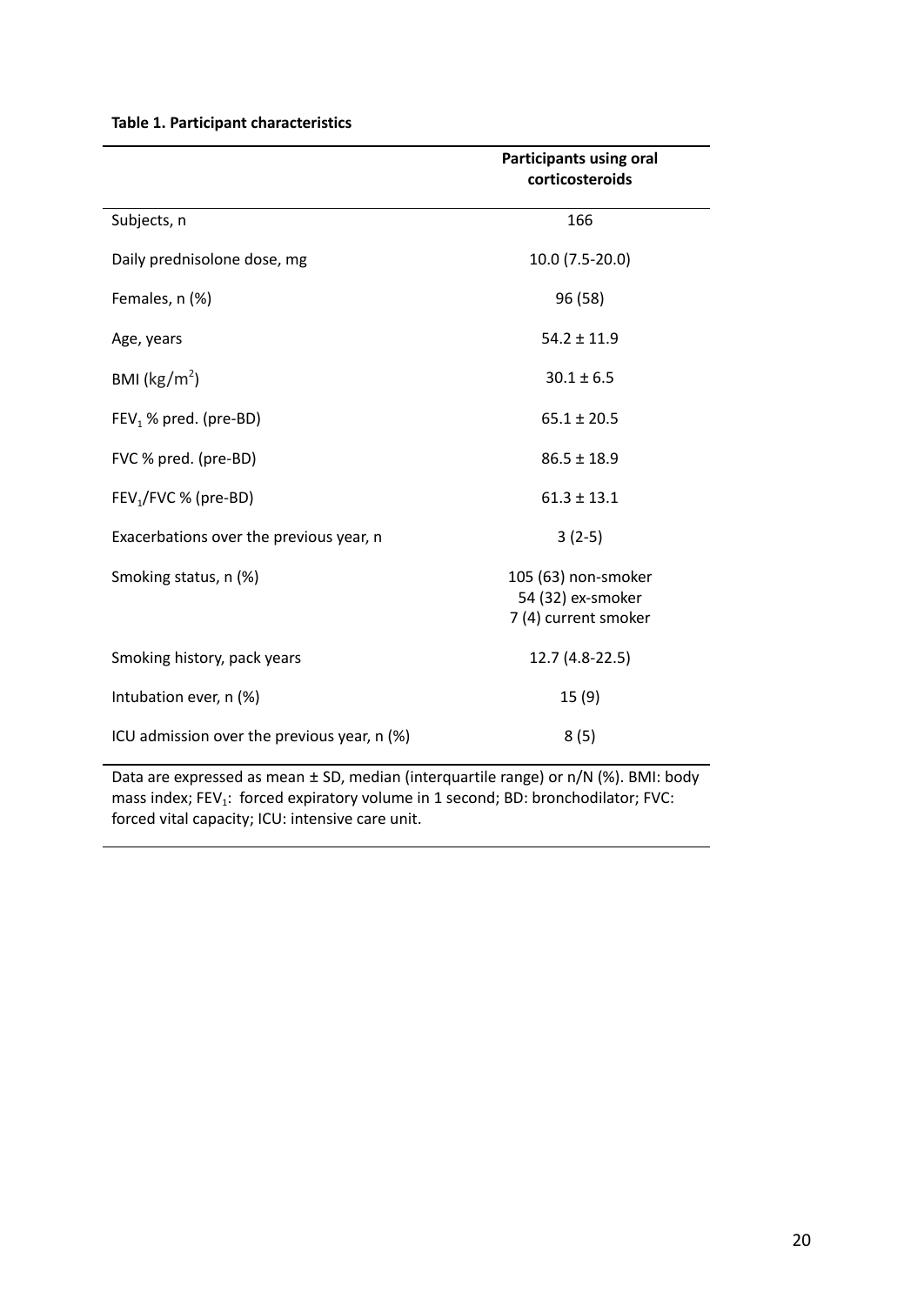Table 2. Characteristics of adherent and non-adherent participants assessed using the Medication Adherence Rating Scale (MARS) or objective urinary **corticosteroids metabolites.**

|                                                    |                                            | <b>MARS (n=147)</b>        |                            |              | Urinary metabolites (n=160)  |                            |              |
|----------------------------------------------------|--------------------------------------------|----------------------------|----------------------------|--------------|------------------------------|----------------------------|--------------|
|                                                    |                                            | Adherent                   | Non-adherent               | Significance | Adherent                     | Non-adherent               | Significance |
| Demographics                                       | Subjects, n                                | 93 (63%)                   | 54 (37%)                   |              | 91 (57%)                     | 69 (43%)                   |              |
|                                                    | Daily prednisolone dose,<br>mg             | $10.0(7.5-15)$<br>$(n=82)$ | 10.0 (8.7-20)<br>$(n=45)$  | $P = 0.846$  | $10.0(7.5-18.7)$<br>$(n=81)$ | $10.0(7.5-20)$<br>$(n=59)$ | $P = 0.940$  |
|                                                    | Females, n (%)                             | 53 (57%)                   | 31 (57%)                   | $P = 0.938$  | 49 (54%)                     | 44 (63%)                   | $P = 0.208$  |
|                                                    | Age, years                                 | $55.1 \pm 11.9$            | 51.8±11.9                  | $P = 0.198$  | 54.0±12.7                    | 54.8± 11.0                 | $P = 0.667$  |
|                                                    | BMI (kg/m2)                                | $30.5 \pm 7.1$             | $29.4 \pm 5.7$             | $P = 0.336$  | $30.0 \pm 6.5$               | $29.9 \pm 6.7$             | $P = 0.965$  |
| Asthma control,<br>quality of life<br>and          | ACQ-average                                | $2.6 + 1.4$<br>$(n=89)$    | $3.1 \pm 1.2$<br>$(n=51)$  | $P = 0.015$  | $2.7 \pm 1.3$<br>$(n=81)$    | $2.9 + 1.4$<br>$(n=59)$    | $P = 0.291$  |
| exacerbations                                      | <b>AQLQ</b>                                | $4.7 \pm 1.2$<br>$(n=89)$  | $4.2 \pm 1.3$<br>$(n=53)$  | $P = 0.020$  | $4.7 \pm 1.2$<br>$(n=82)$    | $4.4 \pm 1.2$<br>$(n=60)$  | $P = 0.193$  |
|                                                    | Exacerbations over the<br>previous year, n | $3.0(2.0-4.0)$<br>$(n=80)$ | $3.0(2.0-6.0)$<br>$(n=42)$ | $P = 0.085$  | $3.0(2.0-5.0)$<br>$(n=74)$   | $3.0(1.7-4.2)$<br>$(n=62)$ | $P = 0.449$  |
| <b>Hospital Anxiety</b><br>and Depression<br>Score | Total                                      | $12.4 \pm 8.8$<br>$(n=93)$ | $14.0 \pm 8.3$<br>$(n=52)$ | $P = 0.306$  | $12.9 + 9.2$<br>$(n=89)$     | $12.0 \pm 7.5$<br>$(n=67)$ | $P = 0.529$  |
|                                                    | Anxiety                                    | $6.9 + 4.9$<br>$(n=93)$    | $7.8 \pm 4.7$<br>$(n=52)$  | $P = 0.302$  | $7.2 + 5.1$<br>$(n=89)$      | $6.6 + 4.2$<br>$(n=67)$    | $P = 0.454$  |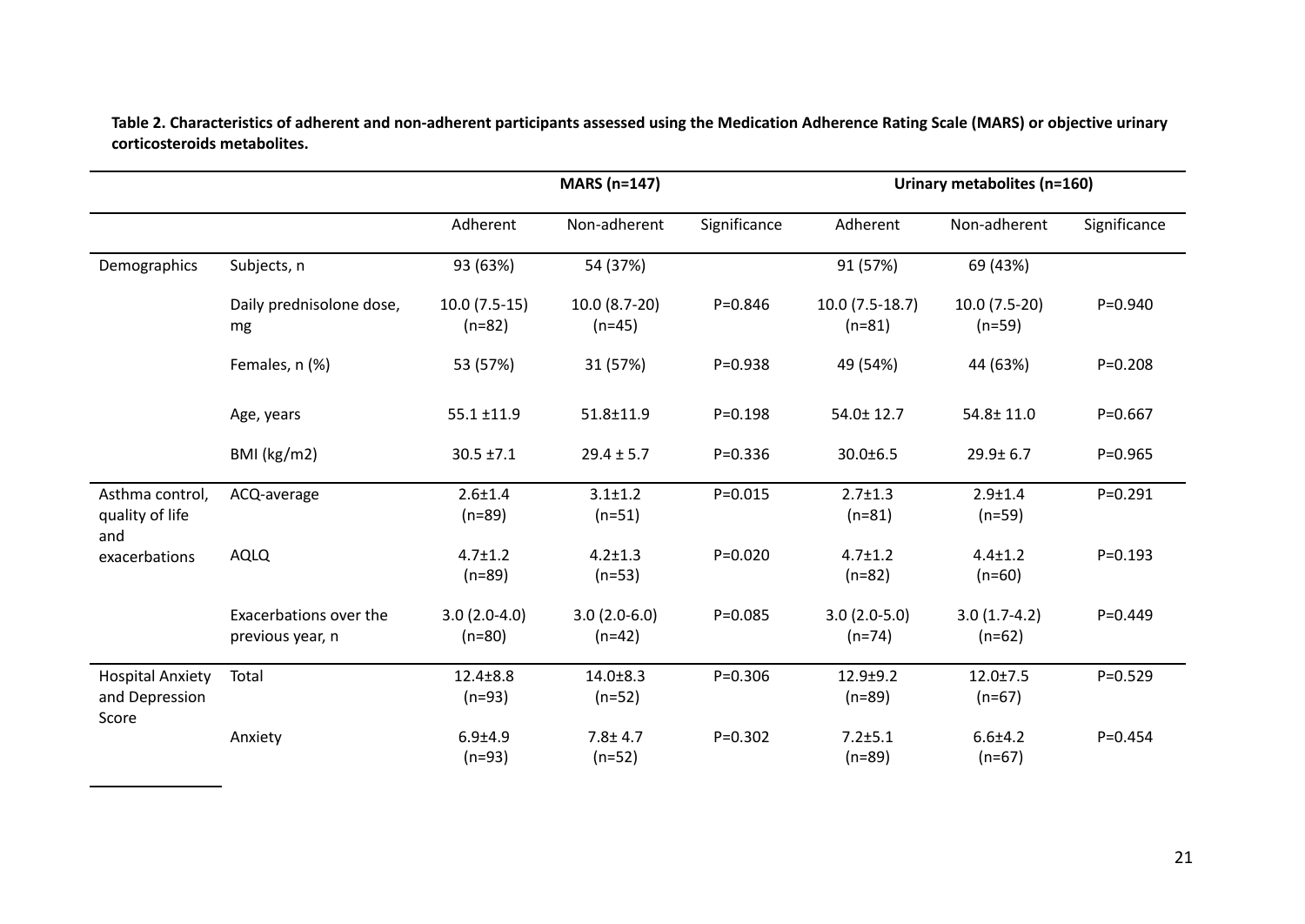|                   | Depression                           | $5.5 + 4.4$<br>$(n=93)$                  | $6.2 + 4.4$<br>$(n=52)$                  | $P = 0.383$ | $5.7 + 4.6$<br>$(n=89)$                  | $5.4 + 4.1$<br>$(n=67)$      | $P = 0.702$ |
|-------------------|--------------------------------------|------------------------------------------|------------------------------------------|-------------|------------------------------------------|------------------------------|-------------|
| Lung function     | FEV <sub>1</sub> %pred.              | 66.0±21.4<br>$(n=92)$                    | $62.0 \pm 20.1$<br>$(n=53)$              | $P = 0.264$ | 66.6±21.4<br>$(n=89)$                    | 62.7±19<br>$(n=68)$          | $P = 0.239$ |
|                   | FVC %pred.                           | 87.9±20<br>$(n=92)$                      | 83.5±18.7<br>$(n=53)$                    | $P = 0.195$ | 87.7±18.8<br>$(n=89)$                    | $85.3 \pm 19.8$<br>$(n=68)$  | $P = 0.454$ |
|                   | FEV <sub>1</sub> /FVC                | $60.6 \pm 12.9$                          | $61.1 \pm 13.9$                          | $P = 0.819$ | $62.0 \pm 13.7$                          | 59.8±11.9                    | $P = 0.328$ |
| <b>Biomarkers</b> | FeNO                                 | 33 (22.0-53.0)<br>$(n=83)$               | 28 (15.7-72.5)<br>$(n=51)$               | $P = 0.924$ | 33 (18.6-53.0)<br>$(n=80)$               | 29 (19.5-77.0)<br>$(n=65)$   | $P = 0.177$ |
|                   | Sputum eosinophils, %                | $3.5(1.0-18.9)$<br>$(n=40)$              | $5.0(0.2-19.7)$<br>$(n=24)$              | $P=0.720$   | $5.2(0.8-15.9)$<br>$(n=42)$              | $5.0(1.9-31.5)$<br>$(n=32)$  | $P = 0.261$ |
|                   | Sputum neutrophils, %                | 66.5 (44.1-86.7)<br>$(n=40)$             | 63.9 (30.3-93.6)<br>$(n=24)$             | $P = 0.650$ | 69.5 (47.9-86.3)<br>$(n=44)$             | 44.6 (27.2-71.8)<br>$(n=33)$ | $P = 0.011$ |
|                   | Blood eosinophils (X<br>$10^3$ /ul)  | $0.19(0.1.0-0.4)$<br>$(n=93)$            | $0.17(0.1.0-0.4)$<br>$(n=51)$            | $P = 0.649$ | $0.1(0.04-0.3)$<br>$(n=90)$              | $0.30(0.1-0.5)$<br>$(n=66)$  | $P = 0.001$ |
|                   | Blood neutrophils (X<br>$10^3$ /ul)  | $7.1(4.9-8.7)$<br>$(n=93)$               | $6.60(4.0-8.4)$<br>$(n=51)$              | $P = 0.539$ | $7.4(5.6-9.2)$<br>$(n=90)$               | $5.30(3.8-7.4)$<br>$(n=66)$  | $P = 0.001$ |
|                   | Urinary prednisolone<br>(ng/mL)      | 1579.7<br>$(866.6 - 4458.9)$<br>$(n=43)$ | 1561.1<br>$(587.6 - 2834.9)$<br>$(n=30)$ | $P = 0.466$ | 1577.1<br>$(690.7 - 3064.7)$<br>$(n=79)$ | <b>NA</b>                    | <b>NA</b>   |
|                   | Detectable urinary<br>cortisol n (%) | 26 (28%)                                 | 13 (24%)                                 | p=0.617     | 10 (11%)                                 | 34 (49%)                     | p<0.001     |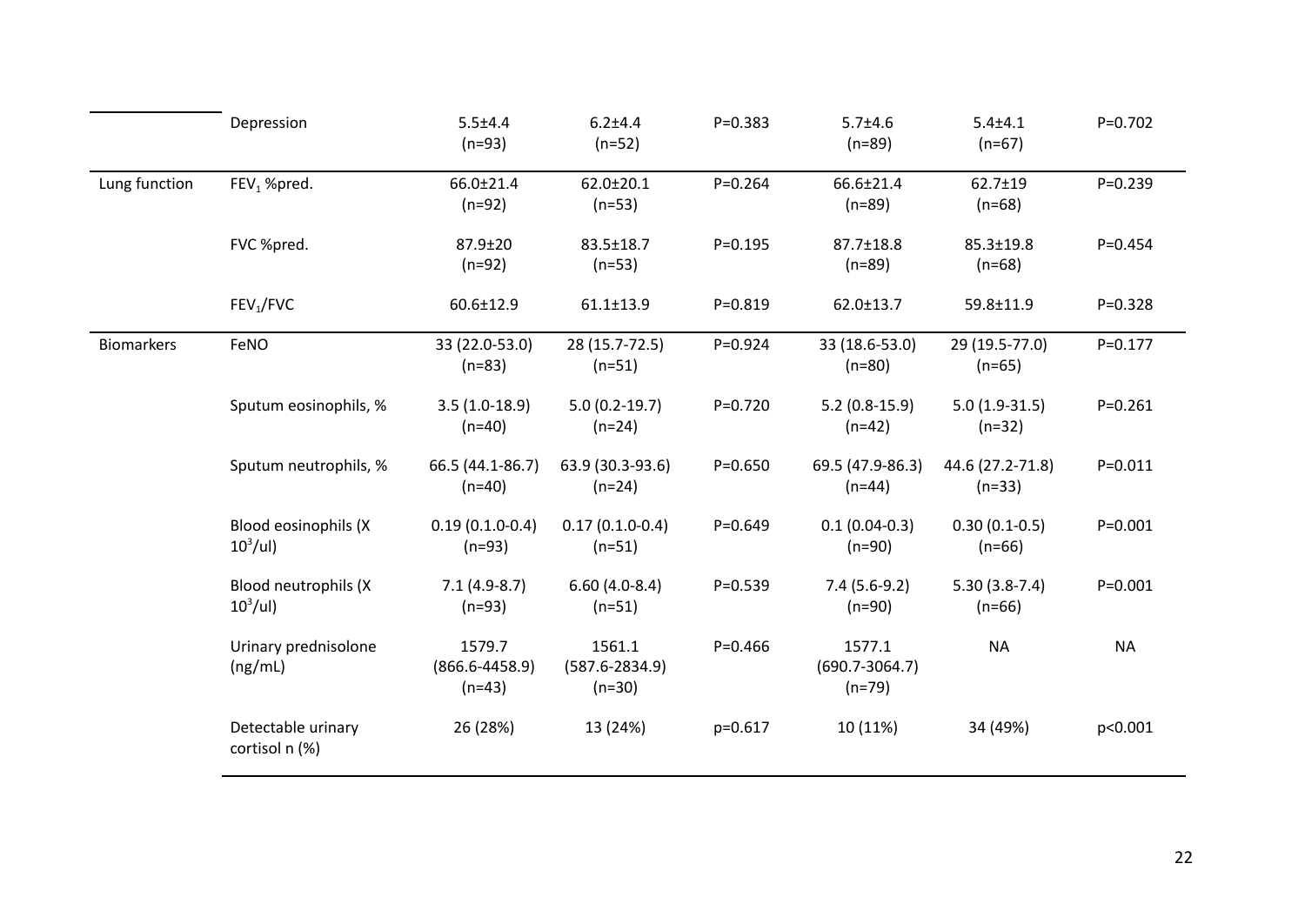Data are expressed as mean ±SD, median (interquartile range) or n (%); Between-group comaprisons were made using parametric t-tests if normally distributed, Mann-Whitney U tests if nonparametric, or Chi-square tests if categorical; BMI: body mass index; FEV<sub>1</sub>: ACQ: Asthma Control Questionnaire; AQLQ: Asthma Quality of Life Questionnaire; FEV<sub>1</sub>: forced expiratory volume in 1 second; FVC: forced vital capacity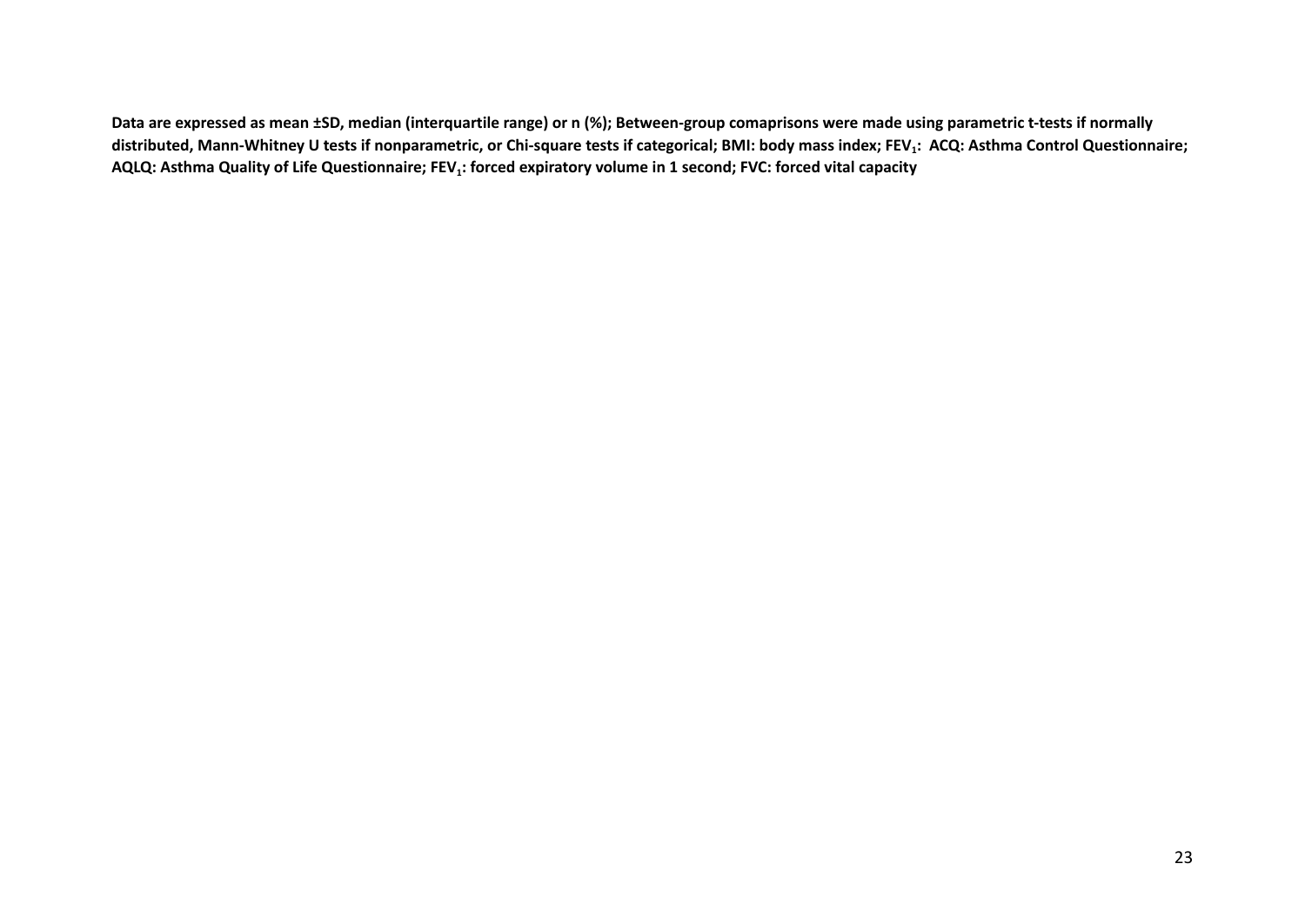|                                         |                         | Urinary prednisolone<br>metabolites |                  | Total    |  |
|-----------------------------------------|-------------------------|-------------------------------------|------------------|----------|--|
|                                         |                         | Detectable                          | Undetectabl<br>e |          |  |
| <b>MARS</b>                             | Good-adherence<br>(≥23) | 49 (35%)                            | 41 (28%)         | 90 (63%) |  |
|                                         | Poor-adherence<br>(23)  | 34 (23%)                            | 18 (13%)         | 58 (37%) |  |
| Total                                   |                         | 83 (58%)                            | 59 (42%)         | 142      |  |
| MARS, medication adherence rating score |                         |                                     |                  |          |  |

**Table 3.** Agreement between MARS and urinary corticosteroids detection for classifying adherence